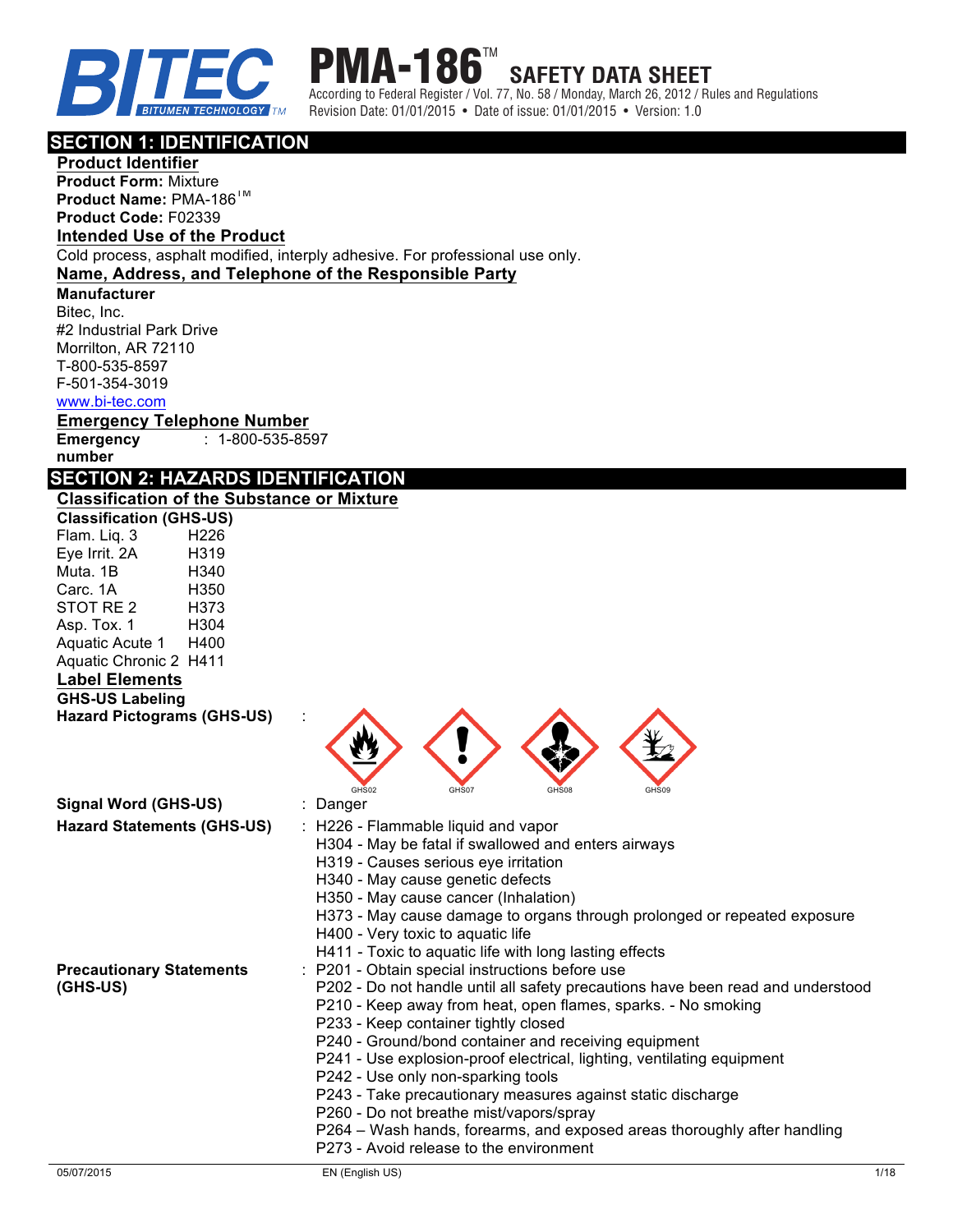P280 - Wear eye protection, protective gloves, protective clothing P301+P310 - IF SWALLOWED: Immediately call a POISON CENTER or doctor/physician P303+P361+P353 - IF ON SKIN (or hair): Remove/Take off immediately all contaminated clothing. Rinse skin with water/shower P305+P351+P338 - If in eyes: Rinse cautiously with water for several minutes. Remove contact lenses, if present and easy to do. Continue rinsing P308+P313 - If exposed or concerned: Get medical advice/attention P314 - Get medical advice and attention if you feel unwell P331 - If swallowed, do NOT induce vomiting P337+P313 - If eye irritation persists: Get medical advice/attention P370+P378 - In case of fire: Use appropriate media to extinguish P391 - Collect spillage P403+P235 - Store in a well-ventilated place. Keep cool P405 - Store locked up P501 - Dispose of contents/container according to local, regional, national, and international regulations

### **Other Hazards**

**Other Hazards Not Contributing to the Classification**: Contains a small amount of hydrogen sulfide. Hydrogen sulfide is a fatal and highly flammable gas with a rotten egg odor that quickly causes odor fatigue. Heating of this product and storage under elevated temperatures or over long periods of time may release higher amounts of hydrogen sulfide. Hydrogen sulfide is also an asphyxiant.

### **Unknown Acute Toxicity (GHS-US)**

<2% of the mixture consists of ingredients of unknown acute toxicity.

### **SECTION 3: COMPOSITION/INFORMATION ON INGREDIENTS**

| <b>Mixture</b>               |                           |           |                                         |
|------------------------------|---------------------------|-----------|-----------------------------------------|
| <b>Name</b>                  | <b>Product identifier</b> | $%$ (w/w) | <b>Classification (GHS-US)</b>          |
| Asphalt                      | (CAS No) 8052-42-4        | $30 - 60$ | Flam. Lig. 2, H225                      |
|                              |                           |           | Eye Irrit. 2A, H319                     |
|                              |                           |           | Carc. 2, H351                           |
| Stoddard solvent             | (CAS No) 8052-41-3        | $10 - 30$ | Flam. Lig. 3, H226                      |
|                              |                           |           | Muta. 1B, H340                          |
|                              |                           |           | Carc. 1B, H350                          |
|                              |                           |           | Asp. Tox. 1, H304                       |
|                              |                           |           | Aquatic Acute 1, H400                   |
|                              |                           |           | Aquatic Chronic 2, H411                 |
| Hydrogen sulfide             | (CAS No) 7783-06-4        | $1 - 5$   | Flam. Gas 1, H220                       |
|                              |                           |           | Liquefied gas, H280                     |
|                              |                           |           | Acute Tox. 2 (Inhalation:gas), H330     |
|                              |                           |           | Eye Irrit. 2A, H319                     |
|                              |                           |           | <b>STOT SE 1, H370</b>                  |
|                              |                           |           | Aquatic Acute 1, H400                   |
|                              |                           |           | Aquatic Chronic 1, H410                 |
| Xylenes (o-, m-, p- isomers) | (CAS No) 1330-20-7        | $1 - 4$   | Flam. Lig. 3, H226                      |
|                              |                           |           | Acute Tox. 4 (Dermal), H312             |
|                              |                           |           | Acute Tox. 4 (Inhalation: vapour), H332 |
|                              |                           |           | Skin Irrit. 2, H315                     |
|                              |                           |           | Eye Irrit. 2A, H319                     |
|                              |                           |           | STOT SE 3, H336<br>Asp. Tox. 1, H304    |
|                              |                           |           | Aquatic Acute 2, H401                   |
| Attapulgite                  | (CAS No) 12174-11-7       | $1 - 4$   | Carc. 2, H351                           |
|                              |                           |           |                                         |
| Cumene                       | (CAS No) 98-82-8          | $1 - 2$   | Flam. Liq. 3, H226                      |
|                              |                           |           | Carc. 2, H351                           |
|                              |                           |           | STOT SE 3, H335                         |
|                              |                           |           | <b>STOT SE 1, H370</b>                  |
|                              |                           |           | <b>STOT RE 1, H372</b>                  |
|                              |                           |           | Asp. Tox. 1, H304                       |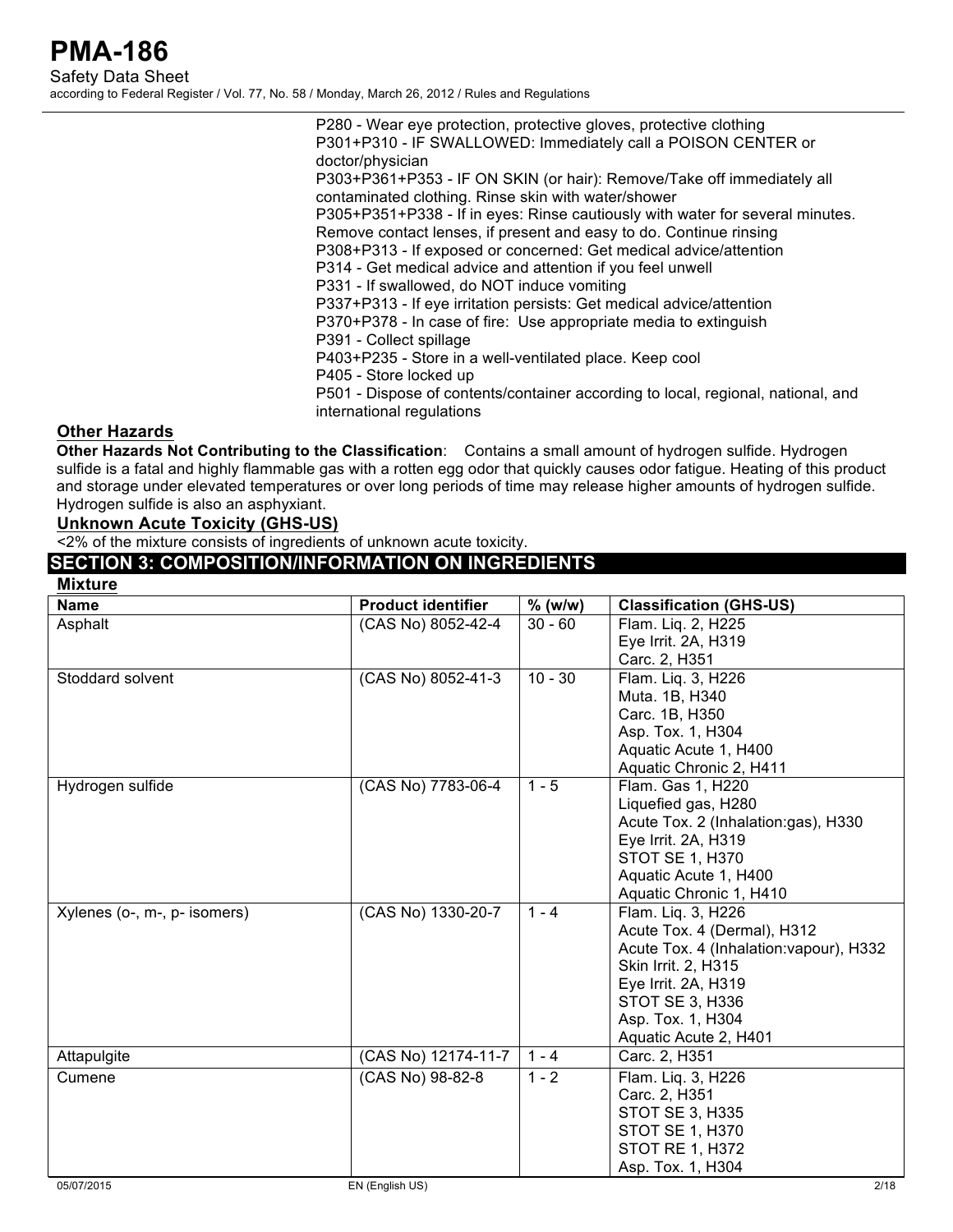Safety Data Sheet

according to Federal Register / Vol. 77, No. 58 / Monday, March 26, 2012 / Rules and Regulations

|                                               |                     |             | Aquatic Acute 1, H400                                                                                                                                                                                                           |
|-----------------------------------------------|---------------------|-------------|---------------------------------------------------------------------------------------------------------------------------------------------------------------------------------------------------------------------------------|
|                                               |                     |             | Aquatic Chronic 2, H411                                                                                                                                                                                                         |
| Solvent naphtha, petroleum, light<br>aromatic | (CAS No) 64742-95-6 | $1 - 2$     | Flam. Lig. 3, H226<br>Skin Irrit. 2, H315<br>Muta. 1B, H340<br>Carc. 1B, H350<br>Repr. 2, H361<br><b>STOT SE 3, H336</b><br>Asp. Tox. 1, H304<br>Aquatic Acute 2, H401                                                          |
|                                               |                     |             | Aquatic Chronic 2, H411                                                                                                                                                                                                         |
| Benzene, 1,2,4-trimethyl-                     | (CAS No) 95-63-6    | $1 - 2$     | Flam. Lig. 3, H226<br>Acute Tox. 4 (Inhalation: vapour), H332<br>Skin Irrit. 2, H315<br>Eye Irrit. 2A, H319<br>Carc. 2, H351<br><b>STOT SE 3, H335</b><br>Asp. Tox. 1, H304<br>Aquatic Acute 2, H401<br>Aquatic Chronic 2, H411 |
| 1,3,5-Trimethylbenzene                        | (CAS No) 108-67-8   | $1 - 2$     | Flam. Liq. 3, H226<br>Skin Irrit. 2, H315<br>Eye Irrit. 2A, H319<br><b>STOT SE 3, H335</b><br>Asp. Tox. 1, H304<br>Aquatic Acute 2, H401<br>Aquatic Chronic 2, H411                                                             |
| Cellulose                                     | (CAS No) 9004-34-6  | $0.5 - 1.5$ | Comb. Dust                                                                                                                                                                                                                      |
| Quartz                                        | (CAS No) 14808-60-7 | $0.1 - 1$   | Carc. 1A, H350<br><b>STOT SE 3, H335</b><br><b>STOT RE 1, H372</b>                                                                                                                                                              |
| Alcohols, C9-11-iso-, C10-rich                | (CAS No) 68526-85-2 | 0.01        | Aquatic Acute 1, H400                                                                                                                                                                                                           |

## **SECTION 4: FIRST AID MEASURES**

### **Description of First Aid Measures**

**General:** Never give anything by mouth to an unconscious person. If you feel unwell, seek medical advice (show the label where possible). If exposed or concerned: Get medical advice/attention.

**Inhalation:** When symptoms occur: go into open air and ventilate suspected area. If exposed or concerned: Get medical advice/attention.

**Skin Contact:** Remove contaminated clothing. Rinse affected area with water for at least 5 minutes.

**Eye Contact:** Rinse cautiously with water for several minutes. Remove contact lenses, if present and easy to do. Continue rinsing.

**Ingestion:** Rinse mouth. Do NOT induce vomiting. IF SWALLOWED: Immediately call a POISON CENTER or doctor/physician.

### **Most Important Symptoms and Effects Both Acute and Delayed**

**General:** May be fatal if swallowed and enters airways. Causes serious eye irritation. Causes skin irritation.

**Inhalation:** May cause cancer by inhalation.

**Skin Contact: Causes skin irritation.** 

**Eye Contact:** Causes serious eye irritation.

**Ingestion:** May be fatal if swallowed and enters airways.

**Chronic Symptoms:** May cause genetic defects. May cause cancer.

**Indication of Any Immediate Medical Attention and Special Treatment Needed**

If medical advice is needed, have product container or label at hand.

## **SECTION 5: FIRE-FIGHTING MEASURES**

### **Extinguishing Media**

**Suitable Extinguishing Media:** Use extinguishing media appropriate for surrounding fire.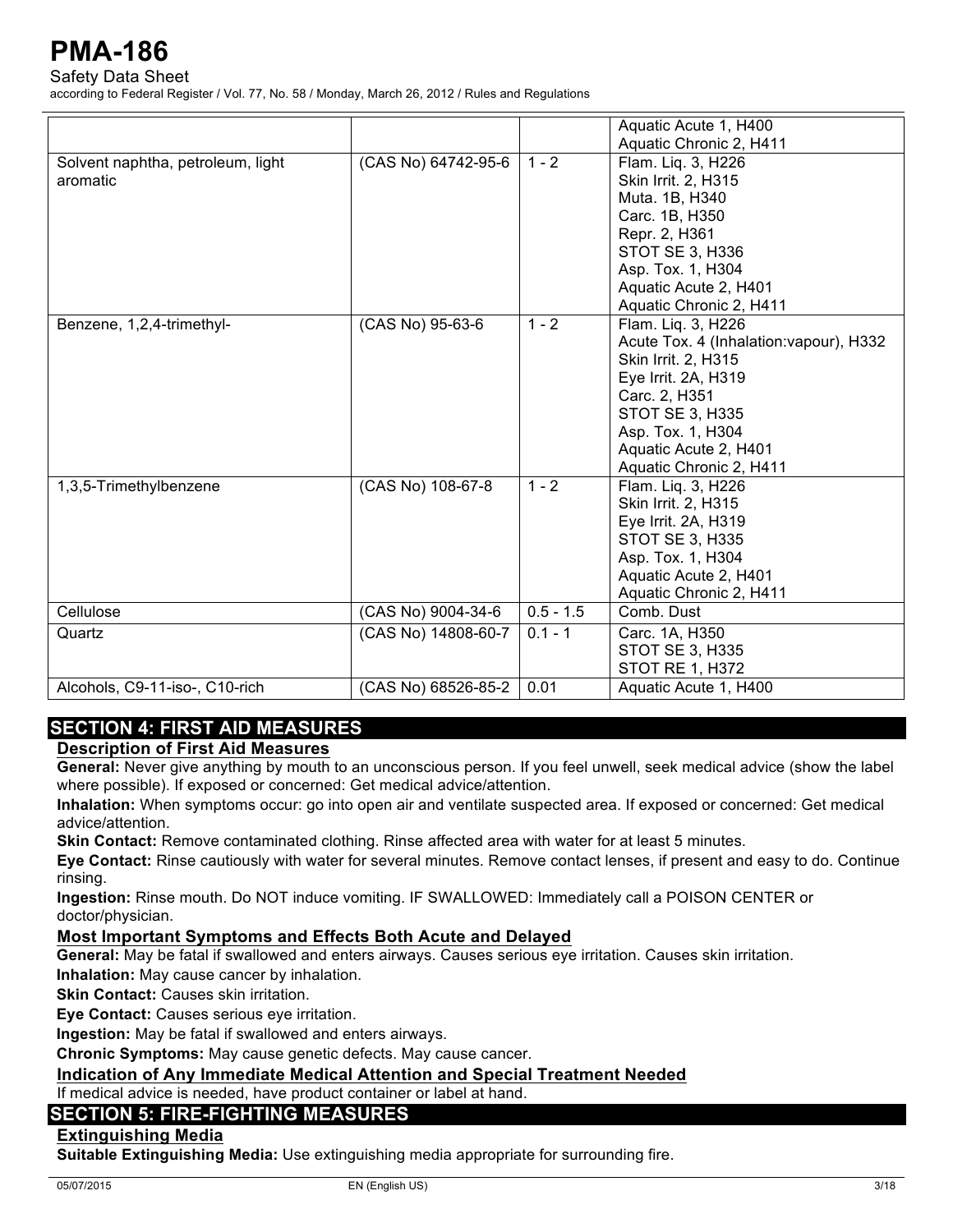Safety Data Sheet according to Federal Register / Vol. 77, No. 58 / Monday, March 26, 2012 / Rules and Regulations

**Unsuitable Extinguishing Media:** Do not use water jet. Use of heavy stream of water may spread fire.

#### **Special Hazards Arising From the Substance or Mixture**

**Fire Hazard:** Flammable liquid and vapor.

**Explosion Hazard:** May form flammable/explosive vapor-air mixture.

**Reactivity:** Hazardous reactions will not occur under normal conditions.

#### **Advice for Firefighters**

**Precautionary Measures Fire:** Not available

**Firefighting Instructions:** Exercise caution when fighting any chemical fire.

**Protection During Firefighting:** Do not enter fire area without proper protective equipment, including respiratory protection.

**Hazardous Combustion Products**: Carbon dioxide, carbon monoxide, smoke, fumes, unburned hydrocarbons and oxides of sulfur and/or nitrogen. Hydrogen sulfide and other sulfur-containing gases can evolve from this product particularily at elevated temperatures. Corrosive vapors.

#### **Reference to Other Sections**

Refer to section 9 for flammability properties.

### **SECTION 6: ACCIDENTAL RELEASE MEASURES**

#### **Personal Precautions, Protective Equipment and Emergency Procedures**

**General Measures:** Use special care to avoid static electric charges. Keep away from heat/sparks/open flames/hot surfaces. – No smoking. Handle in accordance with good industrial hygiene and safety practice. Do not allow product to spread into the environment.

#### **For Non-Emergency Personnel**

**Protective Equipment:** Use appropriate personal protection equipment (PPE).

**Emergency Procedures:** Evacuate unnecessary personnel. Evacuate unnecessary personnel.

**For Emergency Personnel**

**Protective Equipment:** Equip cleanup crew with proper protection. Use appropriate personal protection equipment (PPE).

**Emergency Procedures:** Ventilate area.

#### **Environmental Precautions**

Prevent entry to sewers and public waters. Avoid release to the environment.

### **Methods and Material for Containment and Cleaning Up**

**For Containment:** Absorb and/or contain spill with inert material. Do not take up in combustible material such as: saw dust or cellulosic material.

**Methods for Cleaning Up:** Collect spillage. Clear up spills immediately and dispose of waste safely.

#### **Reference to Other Sections**

See heading 8, Exposure Controls and Personal Protection.

## **SECTION 7: HANDLING AND STORAGE**

### **Precautions for Safe Handling**

**Additional Hazards When Processed:** Handle empty containers with care because residual vapors are flammable. Contains Sulfur, may release small amounts of hydrogen sulfide. Hydrogen sulfide is a highly flammable, explosive gas under certain conditions, is a toxic gas, and may be fatal. Gas can accumulate in the headspace of closed containers, use caution when opening sealed containers. Heating the product or containers can cause thermal decomposition of the product and release hydrogen sulfide.

**Hygiene Measures:** Handle in accordance with good industrial hygiene and safety procedures. Wash hands and other exposed areas with mild soap and water before eating, drinking, or smoking and again when leaving work.

### **Conditions for Safe Storage, Including Any Incompatibilities**

**Technical Measures:** Proper grounding procedures to avoid static electricity should be followed. Ground/bond container and receiving equipment. Use explosion-proof electrical, lighting, ventilating equipment.

**Storage Conditions:** Store in a dry, cool and well-ventilated place. Keep container closed when not in use. Store locked up.

**Incompatible Materials:** Strong acids. Strong bases. Strong oxidizers.

#### **Specific End Use(s)** Adhesive

## **SECTION 8: EXPOSURE CONTROLS/PERSONAL PROTECTION**

### **Control Parameters**

| Asphalt (8052-42-4) |                                                           |         |
|---------------------|-----------------------------------------------------------|---------|
| Mexico              | TWA $(mg/m3)$<br>OEL                                      | ma/mª   |
| Mexico              | $\cap$ Tr<br>(mq/m <sup>3</sup> )<br>OEL<br>-<br>ິ<br>--- | 0 ma/mª |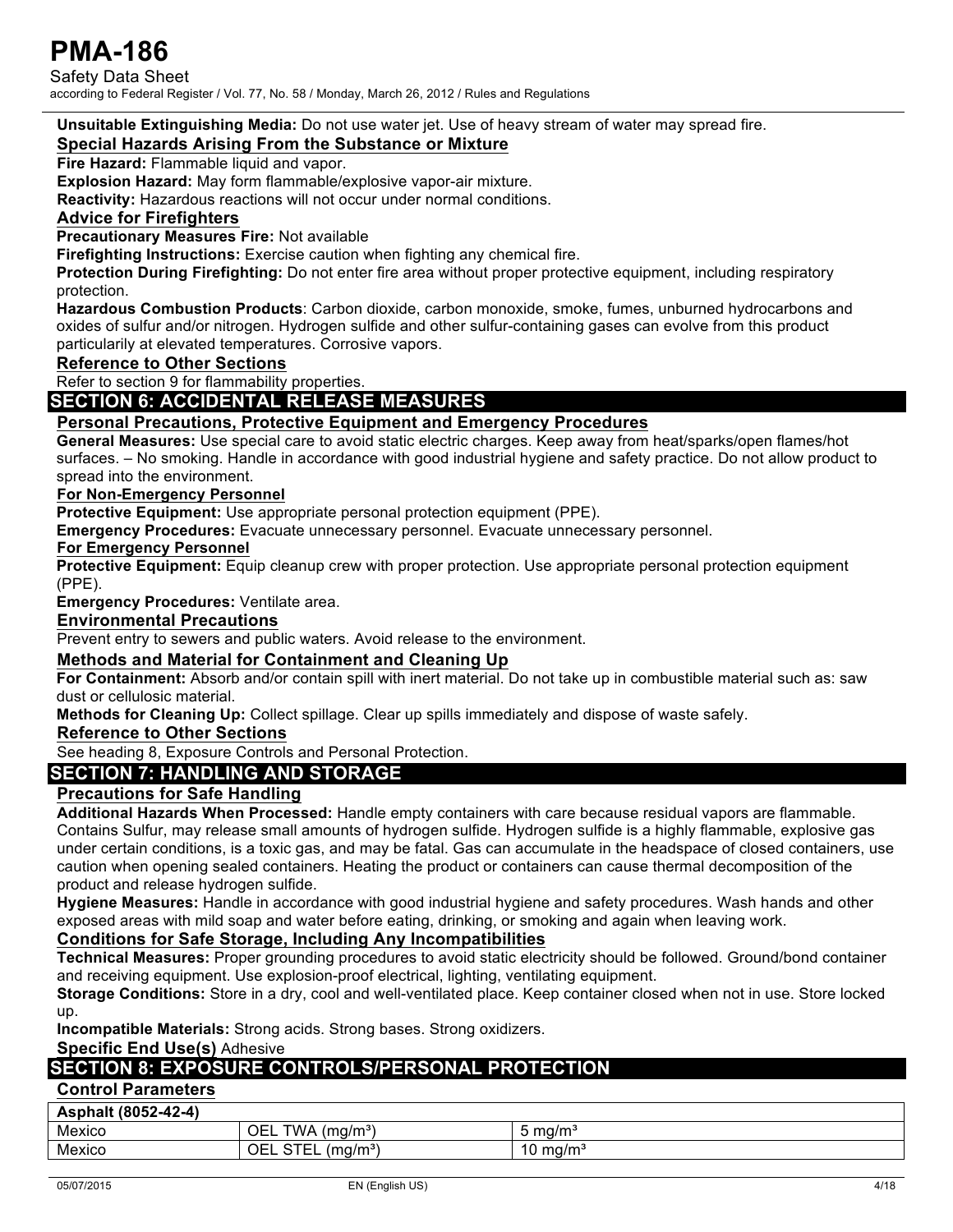### Safety Data Sheet

| <b>USA ACGIH</b>             | ACGIH TWA (mg/m <sup>3</sup> )           | $0.5$ mg/m <sup>3</sup>                  |
|------------------------------|------------------------------------------|------------------------------------------|
| <b>USA NIOSH</b>             | NIOSH REL (ceiling) (mg/m <sup>3</sup> ) | $5 \text{ mg/m}^3$                       |
| Alberta                      | OEL TWA (mg/m <sup>3</sup> )             | 5 mg/m <sup>3</sup> (Petroleum; Bitumen) |
| <b>British Columbia</b>      | OEL TWA (mg/m <sup>3</sup> )             | $0.5$ mg/m <sup>3</sup>                  |
| Manitoba                     | OEL TWA (mg/m <sup>3</sup> )             | $0.5$ mg/m <sup>3</sup>                  |
| <b>New Brunswick</b>         | OEL TWA (mg/m <sup>3</sup> )             | 5 mg/m <sup>3</sup> (petroleum fumes)    |
| Newfoundland &               | OEL TWA (mg/m <sup>3</sup> )             | $0.5$ mg/m <sup>3</sup>                  |
| Labrador                     |                                          |                                          |
| Nova Scotia                  | OEL TWA (mg/m <sup>3</sup> )             | $0.5$ mg/m <sup>3</sup>                  |
| Nunavut                      | OEL STEL (mg/m <sup>3</sup> )            | 10 mg/m <sup>3</sup> (Petroleum fumes)   |
| Nunavut                      | OEL TWA (mg/m <sup>3</sup> )             | 5 mg/m <sup>3</sup> (Petroleum fumes)    |
| <b>Northwest Territories</b> | OEL STEL (mg/m <sup>3</sup> )            | 10 mg/m <sup>3</sup> (Petroleum fumes)   |
| <b>Northwest Territories</b> | OEL TWA (mg/m <sup>3</sup> )             | 5 mg/m <sup>3</sup> (Petroleum fumes)    |
| Ontario                      | OEL TWA (mg/m <sup>3</sup> )             | $0.5$ mg/m <sup>3</sup>                  |
| <b>Prince Edward Island</b>  | OEL TWA (mg/m <sup>3</sup> )             | $0.5$ mg/m <sup>3</sup>                  |
| Québec                       | VEMP (mg/m <sup>3</sup> )                | $5 \text{ mg/m}^3$                       |
| Saskatchewan                 | OEL STEL (mg/m <sup>3</sup> )            | 1.5 mg/ $m3$ (fumes)                     |
| Saskatchewan                 | OEL TWA (mg/m <sup>3</sup> )             | $0.5$ mg/m <sup>3</sup>                  |
| Yukon                        | OEL STEL (mg/m <sup>3</sup> )            | 10 mg/ $m3$                              |
| Yukon                        | OEL TWA (mg/m <sup>3</sup> )             | $5 \text{ mg/m}^3$                       |
| Hydrogen sulfide (7783-06-4) |                                          |                                          |
| Mexico                       | OEL TWA (mg/m <sup>3</sup> )             | 14 mg/ $m3$                              |
| Mexico                       | OEL TWA (ppm)                            | 10 ppm                                   |
| Mexico                       | OEL STEL (mg/m <sup>3</sup> )            | $21$ mg/m <sup>3</sup>                   |
| Mexico                       | OEL STEL (ppm)                           | 15 ppm                                   |
| <b>USA ACGIH</b>             | <b>ACGIH TWA (ppm)</b>                   | 1 ppm                                    |
| <b>USA ACGIH</b>             | <b>ACGIH STEL (ppm)</b>                  | 5 ppm                                    |
| <b>USA OSHA</b>              | OSHA PEL (Ceiling) (ppm)                 | 20 ppm                                   |
| <b>USA NIOSH</b>             | NIOSH REL (ceiling) (mg/m <sup>3</sup> ) | 15 mg/ $m3$                              |
| <b>USA NIOSH</b>             | NIOSH REL (ceiling) (ppm)                | 10 ppm                                   |
| <b>USA IDLH</b>              | US IDLH (ppm)                            | 100 ppm                                  |
| Alberta                      | OEL Ceiling (mg/m <sup>3</sup> )         | $21$ mg/m <sup>3</sup>                   |
| Alberta                      | OEL Ceiling (ppm)                        | 15 ppm                                   |
| Alberta                      | OEL TWA (mg/m <sup>3</sup> )             | 14 mg/ $m3$                              |
| Alberta                      | OEL TWA (ppm)                            | 10 ppm                                   |
| <b>British Columbia</b>      | OEL Ceiling (ppm)                        | 10 ppm                                   |
| Manitoba                     | OEL STEL (ppm)                           | 5 ppm                                    |
| Manitoba                     | OEL TWA (ppm)                            | 1 ppm                                    |
| <b>New Brunswick</b>         | OEL STEL (mg/m <sup>3</sup> )            | 21 mg/ $m3$                              |
| <b>New Brunswick</b>         | OEL STEL (ppm)                           | 15 ppm                                   |
| New Brunswick                | OEL TWA (mg/m <sup>3</sup> )             | 14 mg/ $m3$                              |
| <b>New Brunswick</b>         | OEL TWA (ppm)                            | 10 ppm                                   |
| Newfoundland &               | OEL STEL (ppm)                           | 5 ppm                                    |
| Labrador                     |                                          |                                          |
| Newfoundland &               | OEL TWA (ppm)                            | 1 ppm                                    |
| Labrador                     |                                          |                                          |
| Nova Scotia                  | OEL STEL (ppm)                           | 5 ppm                                    |
| Nova Scotia                  | OEL TWA (ppm)                            | 1 ppm                                    |
| Nunavut                      | OEL Ceiling (mg/m <sup>3</sup> )         | 28 mg/ $m3$                              |
| Nunavut                      | OEL Ceiling (ppm)                        | 20 ppm                                   |
| Nunavut                      | OEL STEL (mg/m <sup>3</sup> )            | 21 mg/m $3$                              |
| Nunavut                      | OEL STEL (ppm)                           | 15 ppm                                   |
| Nunavut                      | OEL TWA (mg/m <sup>3</sup> )             | 14 mg/ $m3$                              |
| Nunavut                      | OEL TWA (ppm)                            | 10 ppm                                   |
| <b>Northwest Territories</b> | OEL Ceiling (mg/m <sup>3</sup> )         | 28 mg/ $m3$                              |
| <b>Northwest Territories</b> | OEL Ceiling (ppm)                        | 20 ppm                                   |
| 05/07/2015                   | EN (English US)                          | 5/18                                     |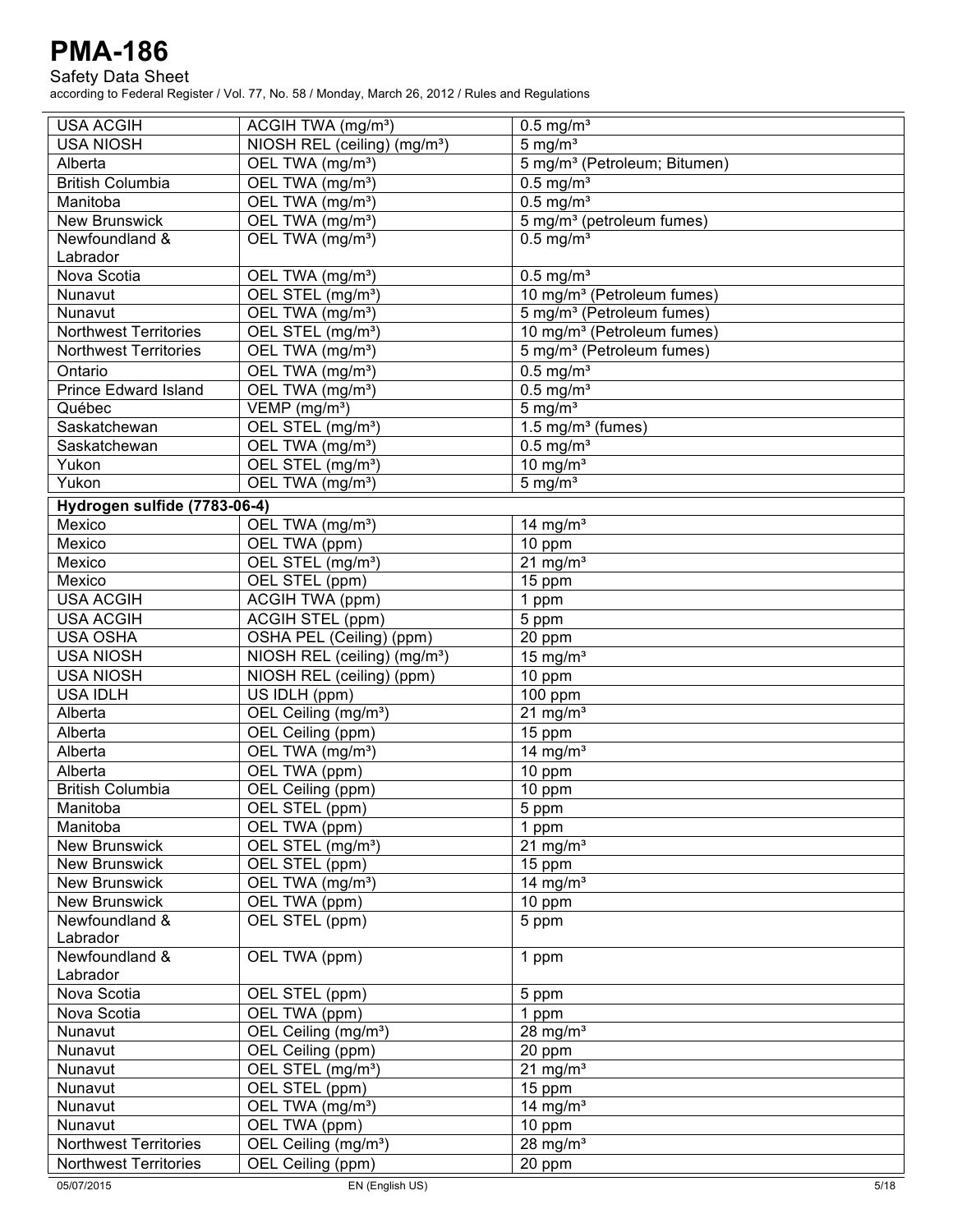Safety Data Sheet

| <b>Northwest Territories</b>        | OEL STEL (mg/m <sup>3</sup> )                 | $21$ mg/m <sup>3</sup>                                |
|-------------------------------------|-----------------------------------------------|-------------------------------------------------------|
| <b>Northwest Territories</b>        | OEL STEL (ppm)                                | 15 ppm                                                |
| <b>Northwest Territories</b>        | OEL TWA (mg/m <sup>3</sup> )                  | $14$ mg/m <sup>3</sup>                                |
| <b>Northwest Territories</b>        | OEL TWA (ppm)                                 | $\overline{10}$ ppm                                   |
| Ontario                             | OEL STEL (ppm)                                | 15 ppm                                                |
| Ontario                             | OEL TWA (ppm)                                 | $\overline{10}$ ppm                                   |
| <b>Prince Edward Island</b>         | OEL STEL (ppm)                                | 5 ppm                                                 |
| <b>Prince Edward Island</b>         | OEL TWA (ppm)                                 | 1 ppm                                                 |
| Québec                              | VECD (mg/m <sup>3</sup> )                     | 21 $\overline{\text{mg/m}^3}$                         |
| Québec                              | $\overline{\text{VECD}}$ (ppm)                | 15 ppm                                                |
| Québec                              | $\overline{\text{VEMP}}$ (mg/m <sup>3</sup> ) | 14 mg/ $m3$                                           |
| Québec                              | VEMP (ppm)                                    |                                                       |
|                                     |                                               | 10 ppm                                                |
| Saskatchewan                        | OEL STEL (ppm)                                | 15 ppm                                                |
| Saskatchewan                        | OEL TWA (ppm)                                 | 10 ppm                                                |
| Yukon                               | OEL STEL (mg/m <sup>3</sup> )                 | $27$ mg/m <sup>3</sup>                                |
| Yukon                               | OEL STEL (ppm)                                | 15 ppm                                                |
| Yukon                               | OEL TWA (mg/m <sup>3</sup> )                  | $15 \text{ mg/m}^3$                                   |
| Yukon                               | OEL TWA (ppm)                                 | 10 ppm                                                |
| Benzene, 1,2,4-trimethyl- (95-63-6) |                                               |                                                       |
| <b>USA NIOSH</b>                    | NIOSH REL (TWA) (mg/m <sup>3</sup> )          | 125 mg/ $m3$                                          |
| <b>USA NIOSH</b>                    | NIOSH REL (TWA) (ppm)                         | 25 ppm                                                |
| Stoddard solvent (8052-41-3)        |                                               |                                                       |
| Mexico                              | OEL TWA (mg/m <sup>3</sup> )                  | 523 mg/ $m3$                                          |
| Mexico                              | OEL TWA (ppm)                                 | 100 ppm                                               |
| Mexico                              | OEL STEL (mg/m <sup>3</sup> )                 | 1050 mg/m <sup>3</sup>                                |
| Mexico                              | OEL STEL (ppm)                                | 200 ppm                                               |
| <b>USA ACGIH</b>                    | <b>ACGIH TWA (ppm)</b>                        | 100 ppm                                               |
| <b>USA OSHA</b>                     | OSHA PEL (TWA) (mg/m <sup>3</sup> )           | 2900 mg/m <sup>3</sup>                                |
| <b>USA OSHA</b>                     | OSHA PEL (TWA) (ppm)                          | 500 ppm                                               |
| <b>USA NIOSH</b>                    | NIOSH REL (TWA) (mg/m <sup>3</sup> )          | $350$ mg/m <sup>3</sup>                               |
| <b>USA NIOSH</b>                    | NIOSH REL (ceiling) (mg/m <sup>3</sup> )      | 1800 mg/m <sup>3</sup>                                |
| <b>USA IDLH</b>                     | US IDLH (mg/m <sup>3</sup> )                  | 20000 mg/m <sup>3</sup>                               |
| Alberta                             | OEL TWA (mg/m <sup>3</sup> )                  | $572$ mg/m <sup>3</sup>                               |
| Alberta                             | OEL TWA (ppm)                                 | 100 ppm                                               |
| <b>British Columbia</b>             | OEL STEL (mg/m <sup>3</sup> )                 | 580 mg/m <sup>3</sup>                                 |
| <b>British Columbia</b>             | OEL TWA (mg/m <sup>3</sup> )                  | $290$ mg/m <sup>3</sup>                               |
| Manitoba                            | OEL TWA (ppm)                                 | 100 ppm                                               |
| <b>New Brunswick</b>                | OEL TWA (mg/m <sup>3</sup> )                  | $525$ mg/m <sup>3</sup>                               |
| <b>New Brunswick</b>                | OEL TWA (ppm)                                 | 100 ppm                                               |
| Newfoundland &                      | OEL TWA (ppm)                                 | $100$ ppm                                             |
| Labrador                            |                                               |                                                       |
| Nova Scotia                         | OEL TWA (ppm)                                 | 100 ppm                                               |
| Nunavut                             | OEL STEL (mg/m <sup>3</sup> )                 | $\frac{1}{720}$ mg/m <sup>3</sup>                     |
| Nunavut                             | OEL STEL (ppm)                                | $125$ ppm                                             |
| Nunavut                             | OEL TWA (mg/m <sup>3</sup> )                  | 575 mg/ $m3$                                          |
| Nunavut                             | OEL TWA (ppm)                                 | 100 ppm                                               |
| <b>Northwest Territories</b>        | OEL STEL (mg/m <sup>3</sup> )                 | 720 mg/m <sup>3</sup>                                 |
| <b>Northwest Territories</b>        | OEL STEL (ppm)                                | $125$ ppm                                             |
|                                     |                                               |                                                       |
| <b>Northwest Territories</b>        | OEL TWA (mg/m <sup>3</sup> )                  | 575 mg/ $m3$                                          |
| <b>Northwest Territories</b>        | OEL TWA (ppm)                                 | $100$ ppm                                             |
| Ontario                             | OEL TWA (mg/m <sup>3</sup> )                  | 525 mg/m <sup>3</sup> (140°C Flash aliphatic solvent) |
| <b>Prince Edward Island</b>         | OEL TWA (ppm)                                 | $100$ ppm                                             |
| Québec                              | VEMP (mg/m <sup>3</sup> )                     | 525 mg/ $m3$                                          |
| Québec                              | $VEMP$ (ppm)                                  | 100 ppm                                               |
| Saskatchewan                        | OEL STEL (ppm)                                | $125$ ppm                                             |
| 05/07/2015                          | EN (English US)                               | 6/18                                                  |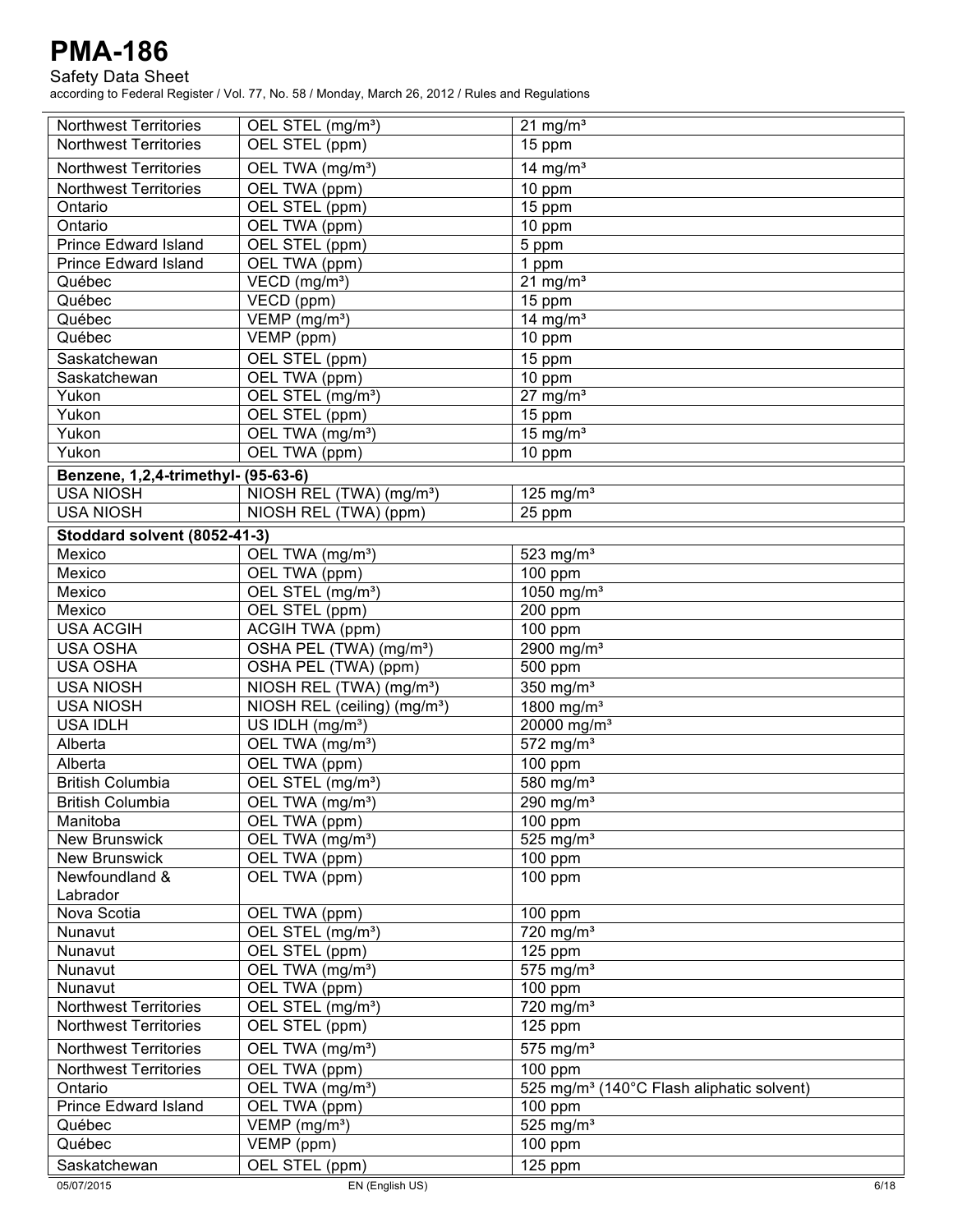Safety Data Sheet

| OEL STEL (mg/m <sup>3</sup> )<br>720 mg/m <sup>3</sup><br>Yukon<br>Yukon<br>OEL STEL (ppm)<br>150 ppm<br>$575$ mg/m <sup>3</sup><br>Yukon<br>OEL TWA (mg/m <sup>3</sup> )<br>Yukon<br>OEL TWA (ppm)<br>100 ppm<br>1,3,5-Trimethylbenzene (108-67-8)<br>NIOSH REL (TWA) (mg/m <sup>3</sup> )<br>125 mg/ $m3$<br><b>USA NIOSH</b><br><b>USA NIOSH</b><br>NIOSH REL (TWA) (ppm)<br>25 ppm<br>Xylenes (o-, m-, p- isomers) (1330-20-7)<br>Mexico<br>OEL TWA (mg/m <sup>3</sup> )<br>435 mg/ $m3$<br>Mexico<br>OEL TWA (ppm)<br>100 ppm<br>655 mg/m <sup>3</sup><br>Mexico<br>OEL STEL (mg/m <sup>3</sup> )<br>Mexico<br>OEL STEL (ppm)<br>150 ppm<br><b>USA ACGIH</b><br>100 ppm<br>ACGIH TWA (ppm)<br><b>USA ACGIH</b><br>ACGIH STEL (ppm)<br>$150$ ppm<br>435 mg/m <sup>3</sup><br><b>USA OSHA</b><br>OSHA PEL (TWA) (mg/m <sup>3</sup> )<br><b>USA OSHA</b><br>OSHA PEL (TWA) (ppm)<br>$\overline{100}$ ppm<br>OEL STEL (mg/m <sup>3</sup> )<br>651 $mg/m3$<br>Alberta<br>Alberta<br>OEL STEL (ppm)<br>150 ppm<br>434 mg/m <sup>3</sup><br>OEL TWA (mg/m <sup>3</sup> )<br>Alberta<br>OEL TWA (ppm)<br>$\overline{100}$ ppm<br>Alberta<br><b>British Columbia</b><br>OEL STEL (ppm)<br>150 ppm<br>OEL TWA (ppm)<br>100 ppm<br><b>British Columbia</b><br>OEL STEL (ppm)<br>$150$ ppm<br>Manitoba<br>OEL TWA (ppm)<br>100 ppm<br>Manitoba<br>OEL STEL (mg/m <sup>3</sup> )<br>$651$ mg/m <sup>3</sup><br><b>New Brunswick</b><br>OEL STEL (ppm)<br><b>New Brunswick</b><br>$150$ ppm<br>OEL TWA (mg/m <sup>3</sup> )<br>$434$ mg/m <sup>3</sup><br><b>New Brunswick</b><br>OEL TWA (ppm)<br><b>New Brunswick</b><br>100 ppm<br>OEL STEL (ppm)<br>Newfoundland &<br>150 ppm<br>Labrador<br>Newfoundland &<br>OEL TWA (ppm)<br>100 ppm<br>Labrador<br>Nova Scotia<br>OEL STEL (ppm)<br>150 ppm<br>Nova Scotia<br>OEL TWA (ppm)<br>100 ppm<br>OEL STEL (mg/m <sup>3</sup> )<br>652 mg/m $3$<br>Nunavut<br>OEL STEL (ppm)<br>$150$ ppm<br>Nunavut<br>OEL TWA (mg/m <sup>3</sup> )<br>434 mg/ $m3$<br>Nunavut<br>100 ppm<br>OEL TWA (ppm)<br>Nunavut<br>OEL STEL (mg/m <sup>3</sup> )<br>652 mg/ $m3$<br><b>Northwest Territories</b><br>OEL STEL (ppm)<br><b>Northwest Territories</b><br>150 ppm<br><b>Northwest Territories</b><br>OEL TWA (mg/m <sup>3</sup> )<br>434 mg/m <sup>3</sup><br><b>Northwest Territories</b><br>OEL TWA (ppm)<br>100 ppm<br>OEL STEL (ppm)<br>$150$ ppm<br>Ontario<br>Ontario<br>OEL TWA (ppm)<br>100 ppm<br><b>Prince Edward Island</b><br>OEL STEL (ppm)<br>150 ppm<br><b>Prince Edward Island</b><br>OEL TWA (ppm)<br>$\overline{100}$ ppm<br>651 $mg/m3$<br>Québec<br>VECD (mg/m <sup>3</sup> )<br>$\overline{\text{VECD}}$ (ppm)<br>Québec<br>150 ppm<br>434 mg/m <sup>3</sup><br>Québec<br>$VEMP$ (mg/m <sup>3</sup> )<br>$\overline{\mathsf{VEMP}}$ (ppm)<br>Québec<br>100 ppm<br>OEL STEL (ppm)<br>150 ppm<br>Saskatchewan<br>OEL TWA (ppm)<br>100 ppm<br>Saskatchewan<br>650 mg/m <sup>3</sup><br>OEL STEL (mg/m <sup>3</sup> )<br>Yukon<br>OEL STEL (ppm)<br>Yukon<br>150 ppm | Saskatchewan | OEL TWA (ppm) | 100 ppm |
|-----------------------------------------------------------------------------------------------------------------------------------------------------------------------------------------------------------------------------------------------------------------------------------------------------------------------------------------------------------------------------------------------------------------------------------------------------------------------------------------------------------------------------------------------------------------------------------------------------------------------------------------------------------------------------------------------------------------------------------------------------------------------------------------------------------------------------------------------------------------------------------------------------------------------------------------------------------------------------------------------------------------------------------------------------------------------------------------------------------------------------------------------------------------------------------------------------------------------------------------------------------------------------------------------------------------------------------------------------------------------------------------------------------------------------------------------------------------------------------------------------------------------------------------------------------------------------------------------------------------------------------------------------------------------------------------------------------------------------------------------------------------------------------------------------------------------------------------------------------------------------------------------------------------------------------------------------------------------------------------------------------------------------------------------------------------------------------------------------------------------------------------------------------------------------------------------------------------------------------------------------------------------------------------------------------------------------------------------------------------------------------------------------------------------------------------------------------------------------------------------------------------------------------------------------------------------------------------------------------------------------------------------------------------------------------------------------------------------------------------------------------------------------------------------------------------------------------------------------------------------------------------------------------------------------------------------------------------------------------------------------------------|--------------|---------------|---------|
|                                                                                                                                                                                                                                                                                                                                                                                                                                                                                                                                                                                                                                                                                                                                                                                                                                                                                                                                                                                                                                                                                                                                                                                                                                                                                                                                                                                                                                                                                                                                                                                                                                                                                                                                                                                                                                                                                                                                                                                                                                                                                                                                                                                                                                                                                                                                                                                                                                                                                                                                                                                                                                                                                                                                                                                                                                                                                                                                                                                                                 |              |               |         |
|                                                                                                                                                                                                                                                                                                                                                                                                                                                                                                                                                                                                                                                                                                                                                                                                                                                                                                                                                                                                                                                                                                                                                                                                                                                                                                                                                                                                                                                                                                                                                                                                                                                                                                                                                                                                                                                                                                                                                                                                                                                                                                                                                                                                                                                                                                                                                                                                                                                                                                                                                                                                                                                                                                                                                                                                                                                                                                                                                                                                                 |              |               |         |
|                                                                                                                                                                                                                                                                                                                                                                                                                                                                                                                                                                                                                                                                                                                                                                                                                                                                                                                                                                                                                                                                                                                                                                                                                                                                                                                                                                                                                                                                                                                                                                                                                                                                                                                                                                                                                                                                                                                                                                                                                                                                                                                                                                                                                                                                                                                                                                                                                                                                                                                                                                                                                                                                                                                                                                                                                                                                                                                                                                                                                 |              |               |         |
|                                                                                                                                                                                                                                                                                                                                                                                                                                                                                                                                                                                                                                                                                                                                                                                                                                                                                                                                                                                                                                                                                                                                                                                                                                                                                                                                                                                                                                                                                                                                                                                                                                                                                                                                                                                                                                                                                                                                                                                                                                                                                                                                                                                                                                                                                                                                                                                                                                                                                                                                                                                                                                                                                                                                                                                                                                                                                                                                                                                                                 |              |               |         |
|                                                                                                                                                                                                                                                                                                                                                                                                                                                                                                                                                                                                                                                                                                                                                                                                                                                                                                                                                                                                                                                                                                                                                                                                                                                                                                                                                                                                                                                                                                                                                                                                                                                                                                                                                                                                                                                                                                                                                                                                                                                                                                                                                                                                                                                                                                                                                                                                                                                                                                                                                                                                                                                                                                                                                                                                                                                                                                                                                                                                                 |              |               |         |
|                                                                                                                                                                                                                                                                                                                                                                                                                                                                                                                                                                                                                                                                                                                                                                                                                                                                                                                                                                                                                                                                                                                                                                                                                                                                                                                                                                                                                                                                                                                                                                                                                                                                                                                                                                                                                                                                                                                                                                                                                                                                                                                                                                                                                                                                                                                                                                                                                                                                                                                                                                                                                                                                                                                                                                                                                                                                                                                                                                                                                 |              |               |         |
|                                                                                                                                                                                                                                                                                                                                                                                                                                                                                                                                                                                                                                                                                                                                                                                                                                                                                                                                                                                                                                                                                                                                                                                                                                                                                                                                                                                                                                                                                                                                                                                                                                                                                                                                                                                                                                                                                                                                                                                                                                                                                                                                                                                                                                                                                                                                                                                                                                                                                                                                                                                                                                                                                                                                                                                                                                                                                                                                                                                                                 |              |               |         |
|                                                                                                                                                                                                                                                                                                                                                                                                                                                                                                                                                                                                                                                                                                                                                                                                                                                                                                                                                                                                                                                                                                                                                                                                                                                                                                                                                                                                                                                                                                                                                                                                                                                                                                                                                                                                                                                                                                                                                                                                                                                                                                                                                                                                                                                                                                                                                                                                                                                                                                                                                                                                                                                                                                                                                                                                                                                                                                                                                                                                                 |              |               |         |
|                                                                                                                                                                                                                                                                                                                                                                                                                                                                                                                                                                                                                                                                                                                                                                                                                                                                                                                                                                                                                                                                                                                                                                                                                                                                                                                                                                                                                                                                                                                                                                                                                                                                                                                                                                                                                                                                                                                                                                                                                                                                                                                                                                                                                                                                                                                                                                                                                                                                                                                                                                                                                                                                                                                                                                                                                                                                                                                                                                                                                 |              |               |         |
|                                                                                                                                                                                                                                                                                                                                                                                                                                                                                                                                                                                                                                                                                                                                                                                                                                                                                                                                                                                                                                                                                                                                                                                                                                                                                                                                                                                                                                                                                                                                                                                                                                                                                                                                                                                                                                                                                                                                                                                                                                                                                                                                                                                                                                                                                                                                                                                                                                                                                                                                                                                                                                                                                                                                                                                                                                                                                                                                                                                                                 |              |               |         |
|                                                                                                                                                                                                                                                                                                                                                                                                                                                                                                                                                                                                                                                                                                                                                                                                                                                                                                                                                                                                                                                                                                                                                                                                                                                                                                                                                                                                                                                                                                                                                                                                                                                                                                                                                                                                                                                                                                                                                                                                                                                                                                                                                                                                                                                                                                                                                                                                                                                                                                                                                                                                                                                                                                                                                                                                                                                                                                                                                                                                                 |              |               |         |
|                                                                                                                                                                                                                                                                                                                                                                                                                                                                                                                                                                                                                                                                                                                                                                                                                                                                                                                                                                                                                                                                                                                                                                                                                                                                                                                                                                                                                                                                                                                                                                                                                                                                                                                                                                                                                                                                                                                                                                                                                                                                                                                                                                                                                                                                                                                                                                                                                                                                                                                                                                                                                                                                                                                                                                                                                                                                                                                                                                                                                 |              |               |         |
|                                                                                                                                                                                                                                                                                                                                                                                                                                                                                                                                                                                                                                                                                                                                                                                                                                                                                                                                                                                                                                                                                                                                                                                                                                                                                                                                                                                                                                                                                                                                                                                                                                                                                                                                                                                                                                                                                                                                                                                                                                                                                                                                                                                                                                                                                                                                                                                                                                                                                                                                                                                                                                                                                                                                                                                                                                                                                                                                                                                                                 |              |               |         |
|                                                                                                                                                                                                                                                                                                                                                                                                                                                                                                                                                                                                                                                                                                                                                                                                                                                                                                                                                                                                                                                                                                                                                                                                                                                                                                                                                                                                                                                                                                                                                                                                                                                                                                                                                                                                                                                                                                                                                                                                                                                                                                                                                                                                                                                                                                                                                                                                                                                                                                                                                                                                                                                                                                                                                                                                                                                                                                                                                                                                                 |              |               |         |
|                                                                                                                                                                                                                                                                                                                                                                                                                                                                                                                                                                                                                                                                                                                                                                                                                                                                                                                                                                                                                                                                                                                                                                                                                                                                                                                                                                                                                                                                                                                                                                                                                                                                                                                                                                                                                                                                                                                                                                                                                                                                                                                                                                                                                                                                                                                                                                                                                                                                                                                                                                                                                                                                                                                                                                                                                                                                                                                                                                                                                 |              |               |         |
|                                                                                                                                                                                                                                                                                                                                                                                                                                                                                                                                                                                                                                                                                                                                                                                                                                                                                                                                                                                                                                                                                                                                                                                                                                                                                                                                                                                                                                                                                                                                                                                                                                                                                                                                                                                                                                                                                                                                                                                                                                                                                                                                                                                                                                                                                                                                                                                                                                                                                                                                                                                                                                                                                                                                                                                                                                                                                                                                                                                                                 |              |               |         |
|                                                                                                                                                                                                                                                                                                                                                                                                                                                                                                                                                                                                                                                                                                                                                                                                                                                                                                                                                                                                                                                                                                                                                                                                                                                                                                                                                                                                                                                                                                                                                                                                                                                                                                                                                                                                                                                                                                                                                                                                                                                                                                                                                                                                                                                                                                                                                                                                                                                                                                                                                                                                                                                                                                                                                                                                                                                                                                                                                                                                                 |              |               |         |
|                                                                                                                                                                                                                                                                                                                                                                                                                                                                                                                                                                                                                                                                                                                                                                                                                                                                                                                                                                                                                                                                                                                                                                                                                                                                                                                                                                                                                                                                                                                                                                                                                                                                                                                                                                                                                                                                                                                                                                                                                                                                                                                                                                                                                                                                                                                                                                                                                                                                                                                                                                                                                                                                                                                                                                                                                                                                                                                                                                                                                 |              |               |         |
|                                                                                                                                                                                                                                                                                                                                                                                                                                                                                                                                                                                                                                                                                                                                                                                                                                                                                                                                                                                                                                                                                                                                                                                                                                                                                                                                                                                                                                                                                                                                                                                                                                                                                                                                                                                                                                                                                                                                                                                                                                                                                                                                                                                                                                                                                                                                                                                                                                                                                                                                                                                                                                                                                                                                                                                                                                                                                                                                                                                                                 |              |               |         |
|                                                                                                                                                                                                                                                                                                                                                                                                                                                                                                                                                                                                                                                                                                                                                                                                                                                                                                                                                                                                                                                                                                                                                                                                                                                                                                                                                                                                                                                                                                                                                                                                                                                                                                                                                                                                                                                                                                                                                                                                                                                                                                                                                                                                                                                                                                                                                                                                                                                                                                                                                                                                                                                                                                                                                                                                                                                                                                                                                                                                                 |              |               |         |
|                                                                                                                                                                                                                                                                                                                                                                                                                                                                                                                                                                                                                                                                                                                                                                                                                                                                                                                                                                                                                                                                                                                                                                                                                                                                                                                                                                                                                                                                                                                                                                                                                                                                                                                                                                                                                                                                                                                                                                                                                                                                                                                                                                                                                                                                                                                                                                                                                                                                                                                                                                                                                                                                                                                                                                                                                                                                                                                                                                                                                 |              |               |         |
|                                                                                                                                                                                                                                                                                                                                                                                                                                                                                                                                                                                                                                                                                                                                                                                                                                                                                                                                                                                                                                                                                                                                                                                                                                                                                                                                                                                                                                                                                                                                                                                                                                                                                                                                                                                                                                                                                                                                                                                                                                                                                                                                                                                                                                                                                                                                                                                                                                                                                                                                                                                                                                                                                                                                                                                                                                                                                                                                                                                                                 |              |               |         |
|                                                                                                                                                                                                                                                                                                                                                                                                                                                                                                                                                                                                                                                                                                                                                                                                                                                                                                                                                                                                                                                                                                                                                                                                                                                                                                                                                                                                                                                                                                                                                                                                                                                                                                                                                                                                                                                                                                                                                                                                                                                                                                                                                                                                                                                                                                                                                                                                                                                                                                                                                                                                                                                                                                                                                                                                                                                                                                                                                                                                                 |              |               |         |
|                                                                                                                                                                                                                                                                                                                                                                                                                                                                                                                                                                                                                                                                                                                                                                                                                                                                                                                                                                                                                                                                                                                                                                                                                                                                                                                                                                                                                                                                                                                                                                                                                                                                                                                                                                                                                                                                                                                                                                                                                                                                                                                                                                                                                                                                                                                                                                                                                                                                                                                                                                                                                                                                                                                                                                                                                                                                                                                                                                                                                 |              |               |         |
|                                                                                                                                                                                                                                                                                                                                                                                                                                                                                                                                                                                                                                                                                                                                                                                                                                                                                                                                                                                                                                                                                                                                                                                                                                                                                                                                                                                                                                                                                                                                                                                                                                                                                                                                                                                                                                                                                                                                                                                                                                                                                                                                                                                                                                                                                                                                                                                                                                                                                                                                                                                                                                                                                                                                                                                                                                                                                                                                                                                                                 |              |               |         |
|                                                                                                                                                                                                                                                                                                                                                                                                                                                                                                                                                                                                                                                                                                                                                                                                                                                                                                                                                                                                                                                                                                                                                                                                                                                                                                                                                                                                                                                                                                                                                                                                                                                                                                                                                                                                                                                                                                                                                                                                                                                                                                                                                                                                                                                                                                                                                                                                                                                                                                                                                                                                                                                                                                                                                                                                                                                                                                                                                                                                                 |              |               |         |
|                                                                                                                                                                                                                                                                                                                                                                                                                                                                                                                                                                                                                                                                                                                                                                                                                                                                                                                                                                                                                                                                                                                                                                                                                                                                                                                                                                                                                                                                                                                                                                                                                                                                                                                                                                                                                                                                                                                                                                                                                                                                                                                                                                                                                                                                                                                                                                                                                                                                                                                                                                                                                                                                                                                                                                                                                                                                                                                                                                                                                 |              |               |         |
|                                                                                                                                                                                                                                                                                                                                                                                                                                                                                                                                                                                                                                                                                                                                                                                                                                                                                                                                                                                                                                                                                                                                                                                                                                                                                                                                                                                                                                                                                                                                                                                                                                                                                                                                                                                                                                                                                                                                                                                                                                                                                                                                                                                                                                                                                                                                                                                                                                                                                                                                                                                                                                                                                                                                                                                                                                                                                                                                                                                                                 |              |               |         |
|                                                                                                                                                                                                                                                                                                                                                                                                                                                                                                                                                                                                                                                                                                                                                                                                                                                                                                                                                                                                                                                                                                                                                                                                                                                                                                                                                                                                                                                                                                                                                                                                                                                                                                                                                                                                                                                                                                                                                                                                                                                                                                                                                                                                                                                                                                                                                                                                                                                                                                                                                                                                                                                                                                                                                                                                                                                                                                                                                                                                                 |              |               |         |
|                                                                                                                                                                                                                                                                                                                                                                                                                                                                                                                                                                                                                                                                                                                                                                                                                                                                                                                                                                                                                                                                                                                                                                                                                                                                                                                                                                                                                                                                                                                                                                                                                                                                                                                                                                                                                                                                                                                                                                                                                                                                                                                                                                                                                                                                                                                                                                                                                                                                                                                                                                                                                                                                                                                                                                                                                                                                                                                                                                                                                 |              |               |         |
|                                                                                                                                                                                                                                                                                                                                                                                                                                                                                                                                                                                                                                                                                                                                                                                                                                                                                                                                                                                                                                                                                                                                                                                                                                                                                                                                                                                                                                                                                                                                                                                                                                                                                                                                                                                                                                                                                                                                                                                                                                                                                                                                                                                                                                                                                                                                                                                                                                                                                                                                                                                                                                                                                                                                                                                                                                                                                                                                                                                                                 |              |               |         |
|                                                                                                                                                                                                                                                                                                                                                                                                                                                                                                                                                                                                                                                                                                                                                                                                                                                                                                                                                                                                                                                                                                                                                                                                                                                                                                                                                                                                                                                                                                                                                                                                                                                                                                                                                                                                                                                                                                                                                                                                                                                                                                                                                                                                                                                                                                                                                                                                                                                                                                                                                                                                                                                                                                                                                                                                                                                                                                                                                                                                                 |              |               |         |
|                                                                                                                                                                                                                                                                                                                                                                                                                                                                                                                                                                                                                                                                                                                                                                                                                                                                                                                                                                                                                                                                                                                                                                                                                                                                                                                                                                                                                                                                                                                                                                                                                                                                                                                                                                                                                                                                                                                                                                                                                                                                                                                                                                                                                                                                                                                                                                                                                                                                                                                                                                                                                                                                                                                                                                                                                                                                                                                                                                                                                 |              |               |         |
|                                                                                                                                                                                                                                                                                                                                                                                                                                                                                                                                                                                                                                                                                                                                                                                                                                                                                                                                                                                                                                                                                                                                                                                                                                                                                                                                                                                                                                                                                                                                                                                                                                                                                                                                                                                                                                                                                                                                                                                                                                                                                                                                                                                                                                                                                                                                                                                                                                                                                                                                                                                                                                                                                                                                                                                                                                                                                                                                                                                                                 |              |               |         |
|                                                                                                                                                                                                                                                                                                                                                                                                                                                                                                                                                                                                                                                                                                                                                                                                                                                                                                                                                                                                                                                                                                                                                                                                                                                                                                                                                                                                                                                                                                                                                                                                                                                                                                                                                                                                                                                                                                                                                                                                                                                                                                                                                                                                                                                                                                                                                                                                                                                                                                                                                                                                                                                                                                                                                                                                                                                                                                                                                                                                                 |              |               |         |
|                                                                                                                                                                                                                                                                                                                                                                                                                                                                                                                                                                                                                                                                                                                                                                                                                                                                                                                                                                                                                                                                                                                                                                                                                                                                                                                                                                                                                                                                                                                                                                                                                                                                                                                                                                                                                                                                                                                                                                                                                                                                                                                                                                                                                                                                                                                                                                                                                                                                                                                                                                                                                                                                                                                                                                                                                                                                                                                                                                                                                 |              |               |         |
|                                                                                                                                                                                                                                                                                                                                                                                                                                                                                                                                                                                                                                                                                                                                                                                                                                                                                                                                                                                                                                                                                                                                                                                                                                                                                                                                                                                                                                                                                                                                                                                                                                                                                                                                                                                                                                                                                                                                                                                                                                                                                                                                                                                                                                                                                                                                                                                                                                                                                                                                                                                                                                                                                                                                                                                                                                                                                                                                                                                                                 |              |               |         |
|                                                                                                                                                                                                                                                                                                                                                                                                                                                                                                                                                                                                                                                                                                                                                                                                                                                                                                                                                                                                                                                                                                                                                                                                                                                                                                                                                                                                                                                                                                                                                                                                                                                                                                                                                                                                                                                                                                                                                                                                                                                                                                                                                                                                                                                                                                                                                                                                                                                                                                                                                                                                                                                                                                                                                                                                                                                                                                                                                                                                                 |              |               |         |
|                                                                                                                                                                                                                                                                                                                                                                                                                                                                                                                                                                                                                                                                                                                                                                                                                                                                                                                                                                                                                                                                                                                                                                                                                                                                                                                                                                                                                                                                                                                                                                                                                                                                                                                                                                                                                                                                                                                                                                                                                                                                                                                                                                                                                                                                                                                                                                                                                                                                                                                                                                                                                                                                                                                                                                                                                                                                                                                                                                                                                 |              |               |         |
|                                                                                                                                                                                                                                                                                                                                                                                                                                                                                                                                                                                                                                                                                                                                                                                                                                                                                                                                                                                                                                                                                                                                                                                                                                                                                                                                                                                                                                                                                                                                                                                                                                                                                                                                                                                                                                                                                                                                                                                                                                                                                                                                                                                                                                                                                                                                                                                                                                                                                                                                                                                                                                                                                                                                                                                                                                                                                                                                                                                                                 |              |               |         |
|                                                                                                                                                                                                                                                                                                                                                                                                                                                                                                                                                                                                                                                                                                                                                                                                                                                                                                                                                                                                                                                                                                                                                                                                                                                                                                                                                                                                                                                                                                                                                                                                                                                                                                                                                                                                                                                                                                                                                                                                                                                                                                                                                                                                                                                                                                                                                                                                                                                                                                                                                                                                                                                                                                                                                                                                                                                                                                                                                                                                                 |              |               |         |
|                                                                                                                                                                                                                                                                                                                                                                                                                                                                                                                                                                                                                                                                                                                                                                                                                                                                                                                                                                                                                                                                                                                                                                                                                                                                                                                                                                                                                                                                                                                                                                                                                                                                                                                                                                                                                                                                                                                                                                                                                                                                                                                                                                                                                                                                                                                                                                                                                                                                                                                                                                                                                                                                                                                                                                                                                                                                                                                                                                                                                 |              |               |         |
|                                                                                                                                                                                                                                                                                                                                                                                                                                                                                                                                                                                                                                                                                                                                                                                                                                                                                                                                                                                                                                                                                                                                                                                                                                                                                                                                                                                                                                                                                                                                                                                                                                                                                                                                                                                                                                                                                                                                                                                                                                                                                                                                                                                                                                                                                                                                                                                                                                                                                                                                                                                                                                                                                                                                                                                                                                                                                                                                                                                                                 |              |               |         |
|                                                                                                                                                                                                                                                                                                                                                                                                                                                                                                                                                                                                                                                                                                                                                                                                                                                                                                                                                                                                                                                                                                                                                                                                                                                                                                                                                                                                                                                                                                                                                                                                                                                                                                                                                                                                                                                                                                                                                                                                                                                                                                                                                                                                                                                                                                                                                                                                                                                                                                                                                                                                                                                                                                                                                                                                                                                                                                                                                                                                                 |              |               |         |
|                                                                                                                                                                                                                                                                                                                                                                                                                                                                                                                                                                                                                                                                                                                                                                                                                                                                                                                                                                                                                                                                                                                                                                                                                                                                                                                                                                                                                                                                                                                                                                                                                                                                                                                                                                                                                                                                                                                                                                                                                                                                                                                                                                                                                                                                                                                                                                                                                                                                                                                                                                                                                                                                                                                                                                                                                                                                                                                                                                                                                 |              |               |         |
|                                                                                                                                                                                                                                                                                                                                                                                                                                                                                                                                                                                                                                                                                                                                                                                                                                                                                                                                                                                                                                                                                                                                                                                                                                                                                                                                                                                                                                                                                                                                                                                                                                                                                                                                                                                                                                                                                                                                                                                                                                                                                                                                                                                                                                                                                                                                                                                                                                                                                                                                                                                                                                                                                                                                                                                                                                                                                                                                                                                                                 |              |               |         |
|                                                                                                                                                                                                                                                                                                                                                                                                                                                                                                                                                                                                                                                                                                                                                                                                                                                                                                                                                                                                                                                                                                                                                                                                                                                                                                                                                                                                                                                                                                                                                                                                                                                                                                                                                                                                                                                                                                                                                                                                                                                                                                                                                                                                                                                                                                                                                                                                                                                                                                                                                                                                                                                                                                                                                                                                                                                                                                                                                                                                                 |              |               |         |
|                                                                                                                                                                                                                                                                                                                                                                                                                                                                                                                                                                                                                                                                                                                                                                                                                                                                                                                                                                                                                                                                                                                                                                                                                                                                                                                                                                                                                                                                                                                                                                                                                                                                                                                                                                                                                                                                                                                                                                                                                                                                                                                                                                                                                                                                                                                                                                                                                                                                                                                                                                                                                                                                                                                                                                                                                                                                                                                                                                                                                 |              |               |         |
|                                                                                                                                                                                                                                                                                                                                                                                                                                                                                                                                                                                                                                                                                                                                                                                                                                                                                                                                                                                                                                                                                                                                                                                                                                                                                                                                                                                                                                                                                                                                                                                                                                                                                                                                                                                                                                                                                                                                                                                                                                                                                                                                                                                                                                                                                                                                                                                                                                                                                                                                                                                                                                                                                                                                                                                                                                                                                                                                                                                                                 |              |               |         |
|                                                                                                                                                                                                                                                                                                                                                                                                                                                                                                                                                                                                                                                                                                                                                                                                                                                                                                                                                                                                                                                                                                                                                                                                                                                                                                                                                                                                                                                                                                                                                                                                                                                                                                                                                                                                                                                                                                                                                                                                                                                                                                                                                                                                                                                                                                                                                                                                                                                                                                                                                                                                                                                                                                                                                                                                                                                                                                                                                                                                                 |              |               |         |
|                                                                                                                                                                                                                                                                                                                                                                                                                                                                                                                                                                                                                                                                                                                                                                                                                                                                                                                                                                                                                                                                                                                                                                                                                                                                                                                                                                                                                                                                                                                                                                                                                                                                                                                                                                                                                                                                                                                                                                                                                                                                                                                                                                                                                                                                                                                                                                                                                                                                                                                                                                                                                                                                                                                                                                                                                                                                                                                                                                                                                 |              |               |         |
|                                                                                                                                                                                                                                                                                                                                                                                                                                                                                                                                                                                                                                                                                                                                                                                                                                                                                                                                                                                                                                                                                                                                                                                                                                                                                                                                                                                                                                                                                                                                                                                                                                                                                                                                                                                                                                                                                                                                                                                                                                                                                                                                                                                                                                                                                                                                                                                                                                                                                                                                                                                                                                                                                                                                                                                                                                                                                                                                                                                                                 |              |               |         |
|                                                                                                                                                                                                                                                                                                                                                                                                                                                                                                                                                                                                                                                                                                                                                                                                                                                                                                                                                                                                                                                                                                                                                                                                                                                                                                                                                                                                                                                                                                                                                                                                                                                                                                                                                                                                                                                                                                                                                                                                                                                                                                                                                                                                                                                                                                                                                                                                                                                                                                                                                                                                                                                                                                                                                                                                                                                                                                                                                                                                                 |              |               |         |
|                                                                                                                                                                                                                                                                                                                                                                                                                                                                                                                                                                                                                                                                                                                                                                                                                                                                                                                                                                                                                                                                                                                                                                                                                                                                                                                                                                                                                                                                                                                                                                                                                                                                                                                                                                                                                                                                                                                                                                                                                                                                                                                                                                                                                                                                                                                                                                                                                                                                                                                                                                                                                                                                                                                                                                                                                                                                                                                                                                                                                 |              |               |         |
|                                                                                                                                                                                                                                                                                                                                                                                                                                                                                                                                                                                                                                                                                                                                                                                                                                                                                                                                                                                                                                                                                                                                                                                                                                                                                                                                                                                                                                                                                                                                                                                                                                                                                                                                                                                                                                                                                                                                                                                                                                                                                                                                                                                                                                                                                                                                                                                                                                                                                                                                                                                                                                                                                                                                                                                                                                                                                                                                                                                                                 |              |               |         |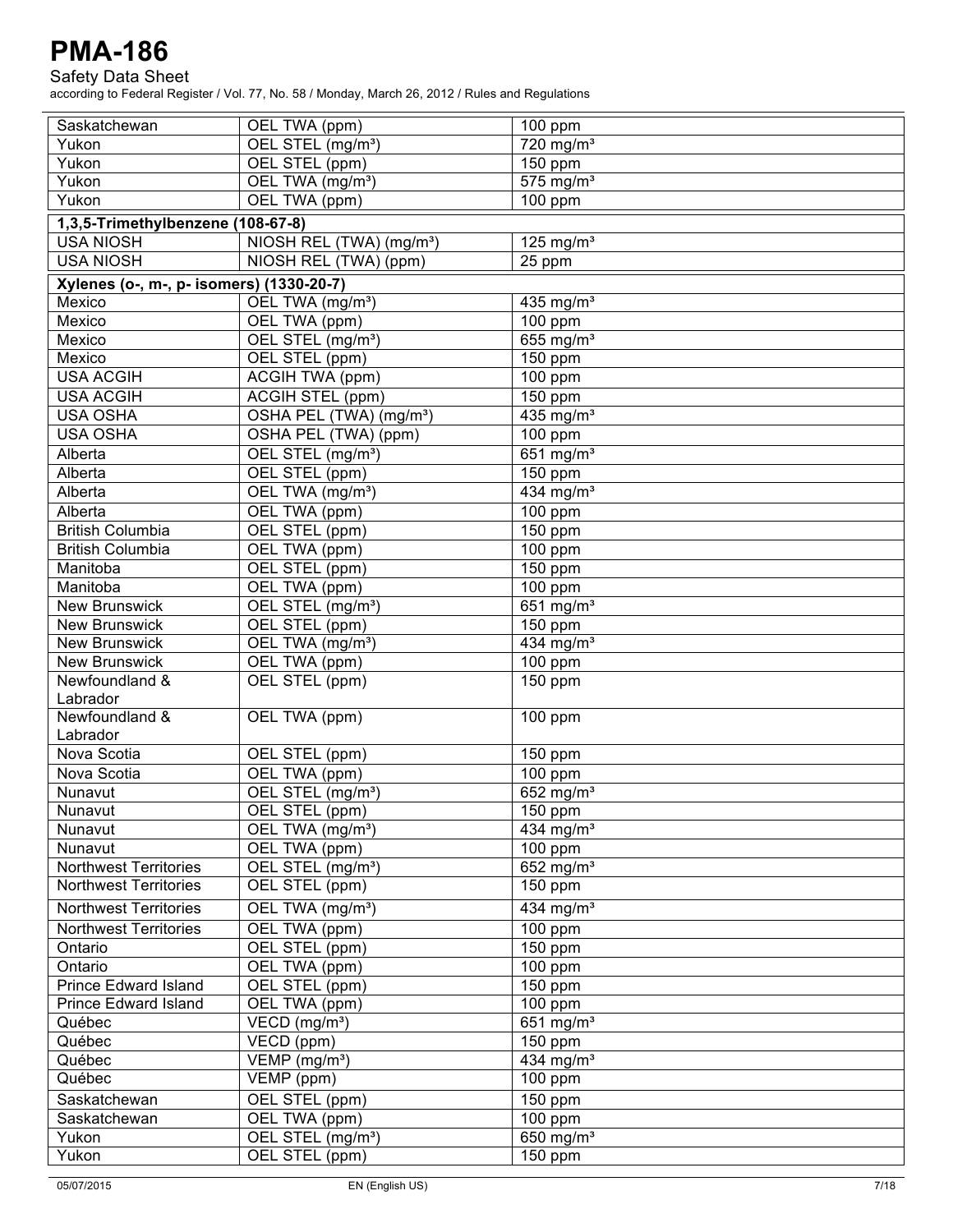### Safety Data Sheet

| Yukon                                   | OEL TWA (mg/m <sup>3</sup> )         | $\overline{435}$ mg/m <sup>3</sup>                                        |
|-----------------------------------------|--------------------------------------|---------------------------------------------------------------------------|
| Yukon                                   | OEL TWA (ppm)                        | 100 ppm                                                                   |
| Quartz (14808-60-7)                     |                                      |                                                                           |
| Mexico                                  | OEL TWA (mg/m <sup>3</sup> )         | $0.1 \text{ mg/m}^3$                                                      |
| <b>USA ACGIH</b>                        | ACGIH TWA (mg/m <sup>3</sup> )       | $0.025$ mg/m <sup>3</sup>                                                 |
| <b>USA OSHA</b>                         | OSHA PEL (STEL) (mg/m <sup>3</sup> ) | 250 mppcf/%SiO <sub>2</sub> +5, 10mg/m <sup>3</sup> /%SiO <sub>2</sub> +2 |
| <b>USA NIOSH</b>                        | NIOSH REL (TWA) (mg/m <sup>3</sup> ) | $0.05$ mg/m <sup>3</sup>                                                  |
| <b>USA IDLH</b>                         | US IDLH (mg/m <sup>3</sup> )         | 50 mg/ $m3$                                                               |
| Alberta                                 | OEL TWA (mg/m <sup>3</sup> )         | $0.025$ mg/m <sup>3</sup>                                                 |
|                                         |                                      |                                                                           |
| <b>British Columbia</b>                 | OEL TWA (mg/m <sup>3</sup> )         | $0.025$ mg/m <sup>3</sup>                                                 |
| Manitoba                                | OEL TWA (mg/m <sup>3</sup> )         | $0.025$ mg/m <sup>3</sup>                                                 |
| <b>New Brunswick</b>                    | OEL TWA (mg/m <sup>3</sup> )         | $0.1 \text{ mg/m}^3$                                                      |
| Newfoundland &                          | OEL TWA (mg/m <sup>3</sup> )         | $0.025$ mg/m <sup>3</sup>                                                 |
| Labrador<br>Nova Scotia                 |                                      |                                                                           |
|                                         | OEL TWA (mg/m <sup>3</sup> )         | $0.025$ mg/m <sup>3</sup>                                                 |
| Nunavut<br><b>Northwest Territories</b> | OEL TWA (mg/m <sup>3</sup> )         | 0.3 mg/m <sup>3</sup> (total mass)                                        |
|                                         | OEL TWA (mg/m <sup>3</sup> )         | $0.3$ mg/m <sup>3</sup> (total mass)                                      |
| Ontario                                 | OEL TWA (mg/m <sup>3</sup> )         | 0.10 mg/m <sup>3</sup> (designated substances regulation)                 |
| <b>Prince Edward Island</b>             | OEL TWA (mg/m <sup>3</sup> )         | $0.025$ mg/m <sup>3</sup>                                                 |
| Québec                                  | $VEMP$ (mg/m <sup>3</sup> )          | $0.1 \text{ mg/m}^3$                                                      |
| Saskatchewan                            | OEL TWA (mg/m <sup>3</sup> )         | $0.05$ mg/m <sup>3</sup>                                                  |
| Yukon                                   | OEL TWA (mg/m <sup>3</sup> )         | 300 particle/mL                                                           |
| Kaolin (1332-58-7)                      |                                      |                                                                           |
| Mexico                                  | OEL TWA (mg/m <sup>3</sup> )         | 10 mg/ $m3$                                                               |
| Mexico                                  | OEL STEL (mg/m <sup>3</sup> )        | $20$ mg/m <sup>3</sup>                                                    |
| <b>USA ACGIH</b>                        | ACGIH TWA (mg/m <sup>3</sup> )       | 2 mg/m <sup>3</sup>                                                       |
| <b>USA OSHA</b>                         | OSHA PEL (TWA) (mg/m <sup>3</sup> )  | $5 \text{ mg/m}^3$                                                        |
| <b>USA NIOSH</b>                        | NIOSH REL (TWA) (mg/m <sup>3</sup> ) | $5 \text{ mg/m}^3$                                                        |
| Alberta                                 | OEL TWA (mg/m <sup>3</sup> )         | $2 \text{ mg/m}^3$                                                        |
| <b>British Columbia</b>                 | OEL TWA (mg/m <sup>3</sup> )         | 2 mg/m <sup>3</sup> (particulate matter containing no Asbestos            |
|                                         |                                      | and <1% Crystalline silica)                                               |
| Manitoba                                | OEL TWA (mg/m <sup>3</sup> )         | 2 mg/m <sup>3</sup> (particulate matter containing no Asbestos            |
|                                         |                                      | and <1% Crystalline silica)                                               |
| <b>New Brunswick</b>                    | OEL TWA (mg/m <sup>3</sup> )         | $2 \overline{\mathrm{mg}}$ /m <sup>3</sup>                                |
| Newfoundland &                          | OEL TWA (mg/m <sup>3</sup> )         | 2 mg/m <sup>3</sup> (particulate matter containing no Asbestos            |
| Labrador                                |                                      | and <1% Crystalline silica)                                               |
| Nova Scotia                             | OEL TWA (mg/m <sup>3</sup> )         | 2 mg/m <sup>3</sup> (particulate matter containing no Asbestos            |
|                                         |                                      | and <1% Crystalline silica)                                               |
| Nunavut                                 | OEL TWA (mg/m <sup>3</sup> )         | 10 mg/m <sup>3</sup> (total mass)                                         |
| <b>Northwest Territories</b>            | OEL TWA (mg/m <sup>3</sup> )         | 10 mg/m <sup>3</sup> (total mass)                                         |
| Ontario                                 | OEL TWA (mg/m <sup>3</sup> )         | 2 mg/m <sup>3</sup> (containing no Asbestos and <1% Crystalline           |
|                                         |                                      | silica)                                                                   |
| <b>Prince Edward Island</b>             | OEL TWA (mg/m <sup>3</sup> )         | 2 mg/m <sup>3</sup> (particulate matter containing no Asbestos            |
|                                         |                                      | and <1% Crystalline silica)                                               |
| Québec                                  | VEMP (mg/m <sup>3</sup> )            | 5 mg/m <sup>3</sup> (containing no Asbestos and <1% Crystalline           |
|                                         |                                      | silica)                                                                   |
| Saskatchewan                            | OEL STEL (mg/m <sup>3</sup> )        | 4 mg/ $m3$                                                                |
| Saskatchewan                            | OEL TWA (mg/m <sup>3</sup> )         | $2 \text{ mg/m}^3$                                                        |
| Yukon                                   | OEL STEL (mg/m <sup>3</sup> )        | $20 \text{ mg/m}^3$                                                       |
| Yukon                                   | OEL TWA (mg/m <sup>3</sup> )         | 10 mg/ $m3$                                                               |
| <b>Attapulgite (12174-11-7)</b>         |                                      |                                                                           |
| Québec                                  | $VEMP$ (mg/m <sup>3</sup> )          | 1 fibers/ $cm3$                                                           |
|                                         |                                      |                                                                           |
| <b>Cellulose (9004-34-6)</b>            |                                      |                                                                           |
| Mexico                                  | OEL TWA (mg/m <sup>3</sup> )         | 10 mg/ $m3$                                                               |
| Mexico                                  | OEL STEL (mg/m <sup>3</sup> )        | $20 \text{ mg/m}^3$                                                       |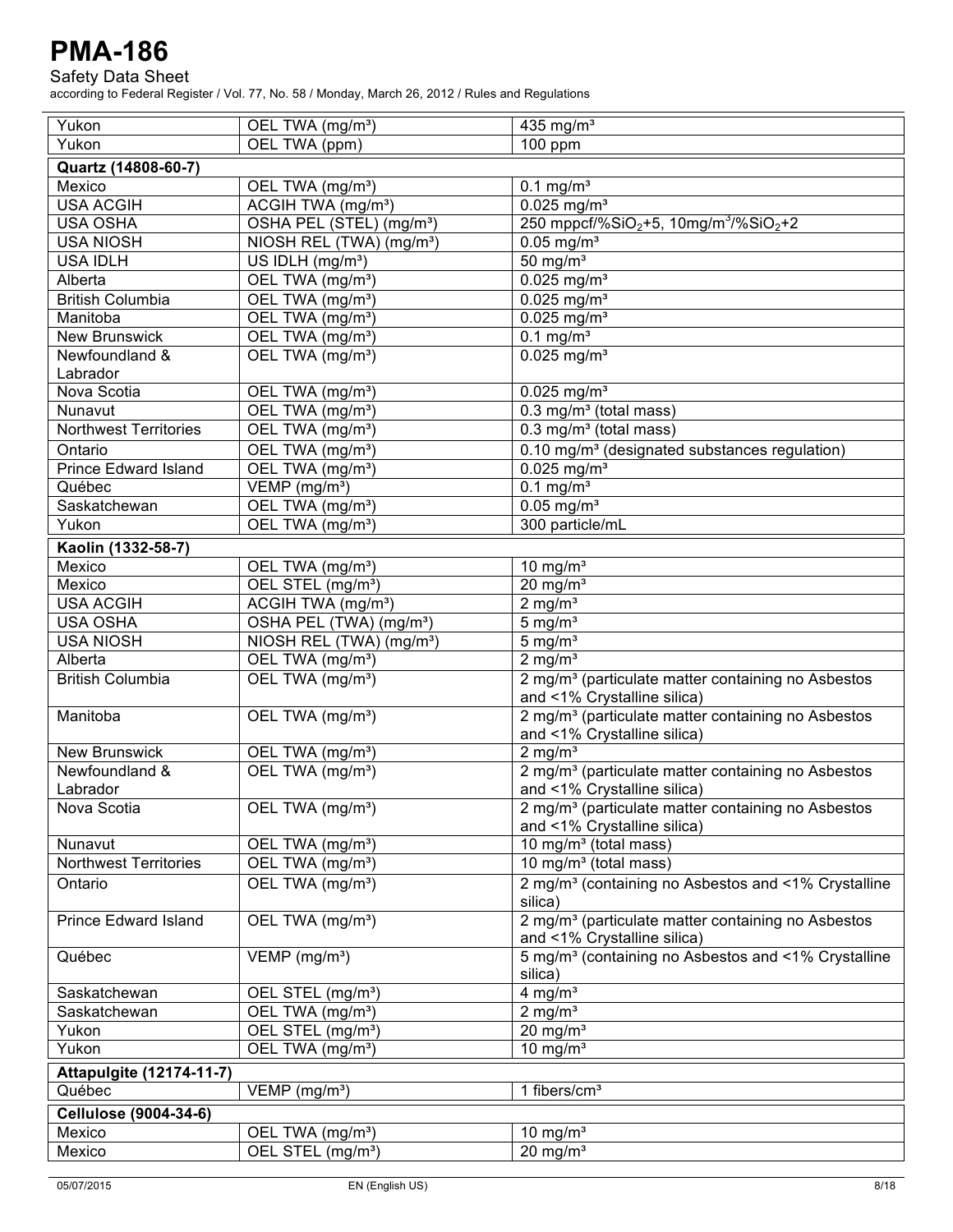### Safety Data Sheet

| <b>USA ACGIH</b>             | ACGIH TWA (mg/m <sup>3</sup> )       | 10 mg/ $m3$                                                                            |
|------------------------------|--------------------------------------|----------------------------------------------------------------------------------------|
| <b>USA OSHA</b>              | OSHA PEL (TWA) (mg/m <sup>3</sup> )  | $5 \text{ mg/m}^3$                                                                     |
| <b>USA NIOSH</b>             | NIOSH REL (TWA) (mg/m <sup>3</sup> ) | $5 \text{ mg/m}^3$                                                                     |
| Alberta                      | OEL TWA (mg/m <sup>3</sup> )         | 10 mg/ $m3$                                                                            |
| <b>British Columbia</b>      | OEL TWA (mg/m <sup>3</sup> )         | $3$ mg/m <sup>3</sup>                                                                  |
| Manitoba                     | OEL TWA (mg/m <sup>3</sup> )         | 10 mg/ $m3$                                                                            |
| <b>New Brunswick</b>         | OEL TWA (mg/m <sup>3</sup> )         | 10 mg/ $m3$                                                                            |
| Newfoundland &               | OEL TWA (mg/m <sup>3</sup> )         | 10 mg/ $m3$                                                                            |
| Labrador                     |                                      |                                                                                        |
| Nova Scotia                  | OEL TWA (mg/m <sup>3</sup> )         | 10 mg/ $m3$                                                                            |
| Nunavut                      | OEL TWA (mg/m <sup>3</sup> )         | $\overline{10}$ mg/m <sup>3</sup> (total mass)                                         |
| <b>Northwest Territories</b> | OEL TWA (mg/m <sup>3</sup> )         | $\overline{10}$ mg/m <sup>3</sup> (total mass)                                         |
| Ontario                      | OEL TWA (mg/m <sup>3</sup> )         | 10 mg/ $m3$                                                                            |
| <b>Prince Edward Island</b>  | OEL TWA (mg/m <sup>3</sup> )         | 10 mg/ $m3$                                                                            |
| Québec                       | VEMP (mg/m <sup>3</sup> )            | 10 mg/m <sup>3</sup> (containing no Asbestos and <1%                                   |
|                              |                                      | Crystalline silica)                                                                    |
| Saskatchewan                 | OEL STEL (mg/m <sup>3</sup> )        | $20 \text{ mg/m}^3$                                                                    |
| Saskatchewan                 | OEL TWA (mg/m <sup>3</sup> )         | $10$ mg/m <sup>3</sup>                                                                 |
| Yukon                        | OEL STEL (mg/m <sup>3</sup> )        | $20$ mg/m <sup>3</sup>                                                                 |
| Yukon                        | OEL TWA (mg/m <sup>3</sup> )         | $10 \text{ mg/m}^3$                                                                    |
| Limestone (1317-65-3)        |                                      |                                                                                        |
| Mexico                       | OEL TWA (mg/m <sup>3</sup> )         | $10$ mg/m <sup>3</sup>                                                                 |
| Mexico                       | OEL STEL (mg/m <sup>3</sup> )        | $20 \frac{m}{m}$                                                                       |
| USA OSHA                     | OSHA PEL (TWA) (mg/m <sup>3</sup> )  | $5 \text{ mg/m}^3$                                                                     |
| <b>USA NIOSH</b>             | NIOSH REL (TWA) (mg/m <sup>3</sup> ) | $5 \text{ mg/m}^3$                                                                     |
| Alberta                      | OEL TWA (mg/m <sup>3</sup> )         | 10 mg/ $m3$                                                                            |
|                              |                                      |                                                                                        |
| <b>British Columbia</b>      | OEL STEL (mg/m <sup>3</sup> )        | $20$ mg/m <sup>3</sup>                                                                 |
| <b>British Columbia</b>      | OEL TWA (mg/m <sup>3</sup> )         | $3$ mg/m <sup>3</sup>                                                                  |
| <b>New Brunswick</b>         | OEL TWA (mg/m <sup>3</sup> )         | $10 \text{ mg/m}^3$                                                                    |
| Nunavut                      | OEL TWA (mg/m <sup>3</sup> )         | $\overline{10}$ mg/m <sup>3</sup> (total mass)                                         |
| <b>Northwest Territories</b> | OEL TWA (mg/m <sup>3</sup> )         | 10 mg/m <sup>3</sup> (total mass)                                                      |
| Québec                       | VEMP (mg/m <sup>3</sup> )            | 10 mg/m <sup>3</sup> (Limestone, containing no Asbestos and<br><1% Crystalline silica) |
| Saskatchewan                 | OEL STEL (mg/m <sup>3</sup> )        | $20$ mg/m <sup>3</sup>                                                                 |
| Saskatchewan                 | OEL TWA (mg/m <sup>3</sup> )         | 10 mg/ $m3$                                                                            |
| Yukon                        | OEL STEL (mg/m <sup>3</sup> )        | $20$ mg/m <sup>3</sup>                                                                 |
| Yukon                        | OEL TWA (mg/m <sup>3</sup> )         | 10 mg/ $m3$                                                                            |
| <b>Cumene (98-82-8)</b>      |                                      |                                                                                        |
| Mexico                       | OEL TWA (mg/m <sup>3</sup> )         | 245 mg/ $m3$                                                                           |
| Mexico                       | OEL TWA (ppm)                        | 50 ppm                                                                                 |
| Mexico                       | OEL STEL (mg/m <sup>3</sup> )        | 365 mg/m <sup>3</sup>                                                                  |
| Mexico                       | OEL STEL (ppm)                       | 75 ppm                                                                                 |
| <b>USA ACGIH</b>             | ACGIH TWA (ppm)                      | 50 ppm                                                                                 |
| <b>USA OSHA</b>              | OSHA PEL (TWA) (mg/m <sup>3</sup> )  | 245 mg/ $m3$                                                                           |
| <b>USA OSHA</b>              | OSHA PEL (TWA) (ppm)                 | 50 ppm                                                                                 |
| <b>USA NIOSH</b>             | NIOSH REL (TWA) (mg/m <sup>3</sup> ) | $245$ mg/m <sup>3</sup>                                                                |
| <b>USA NIOSH</b>             | NIOSH REL (TWA) (ppm)                |                                                                                        |
|                              |                                      | 50 ppm                                                                                 |
| <b>USA IDLH</b>              | US IDLH (ppm)                        | 900 ppm (10% LEL)<br>246 mg/ $m3$                                                      |
| Alberta                      | OEL TWA (mg/m <sup>3</sup> )         |                                                                                        |
| Alberta                      | OEL TWA (ppm)                        | 50 ppm                                                                                 |
| <b>British Columbia</b>      | OEL STEL (ppm)                       | 75 ppm                                                                                 |
| <b>British Columbia</b>      | OEL TWA (ppm)                        | 25 ppm                                                                                 |
| Manitoba                     | OEL TWA (ppm)                        | 50 ppm                                                                                 |
| <b>New Brunswick</b>         | OEL TWA (mg/m <sup>3</sup> )         | 246 mg/ $m3$                                                                           |
| <b>New Brunswick</b>         | OEL TWA (ppm)                        | 50 ppm                                                                                 |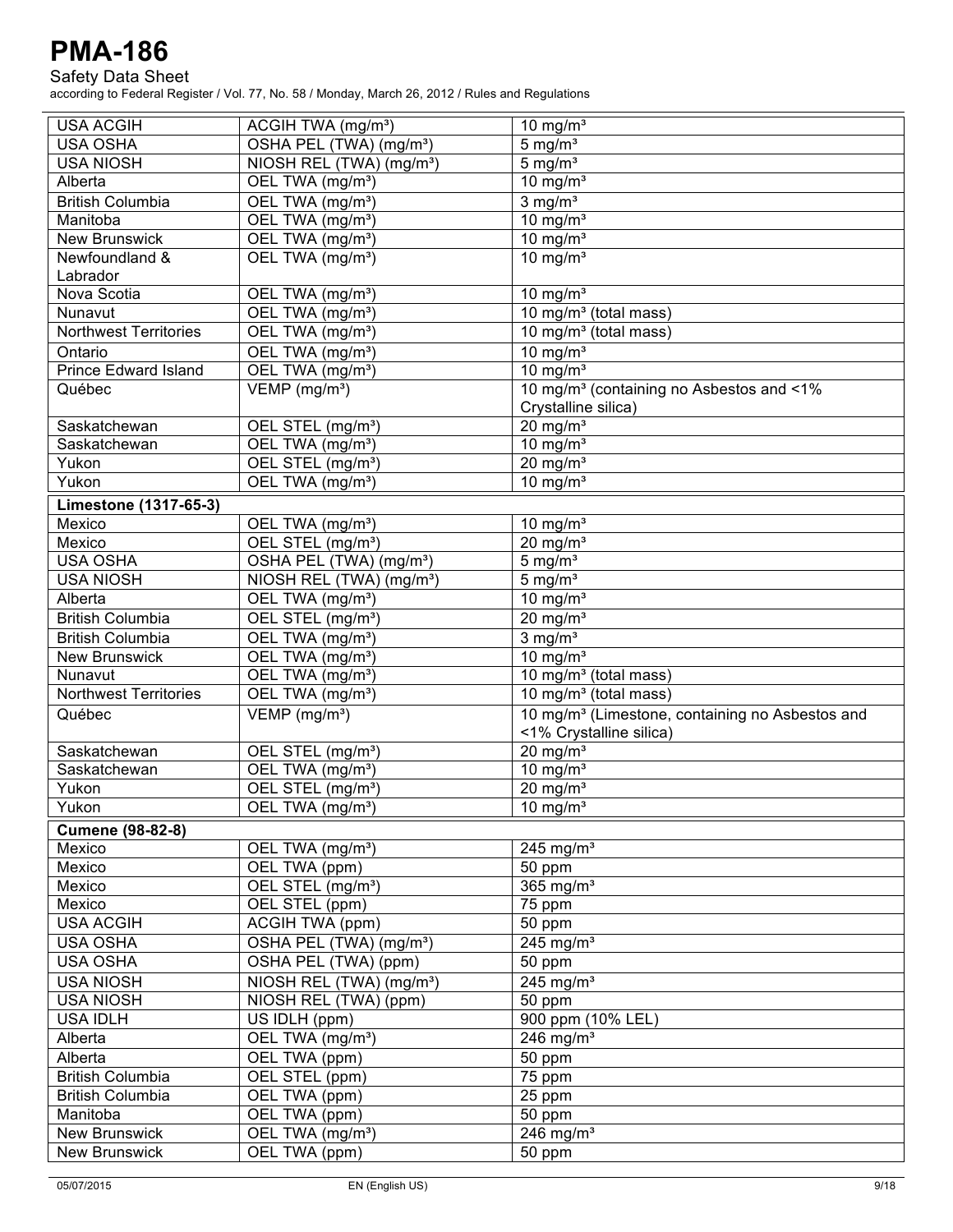### Safety Data Sheet

according to Federal Register / Vol. 77, No. 58 / Monday, March 26, 2012 / Rules and Regulations

| Newfoundland &                 |                                         |                                                      |
|--------------------------------|-----------------------------------------|------------------------------------------------------|
|                                | OEL TWA (ppm)                           | 50 ppm                                               |
| Labrador                       |                                         |                                                      |
| Nova Scotia                    | OEL TWA (ppm)                           | 50 ppm                                               |
| Nunavut                        | OEL STEL (mg/m <sup>3</sup> )           | $370$ mg/m <sup>3</sup>                              |
| Nunavut                        | OEL STEL (ppm)                          | 75 ppm                                               |
| Nunavut                        | OEL TWA (mg/m <sup>3</sup> )            | $245$ mg/m <sup>3</sup>                              |
| Nunavut                        | OEL TWA (ppm)                           | $\overline{50}$ ppm                                  |
| <b>Northwest Territories</b>   | OEL STEL (mg/m <sup>3</sup> )           | $370$ mg/m <sup>3</sup>                              |
| <b>Northwest Territories</b>   | OEL STEL (ppm)                          | 75 ppm                                               |
| <b>Northwest Territories</b>   | OEL TWA (mg/m <sup>3</sup> )            | $245$ mg/m <sup>3</sup>                              |
| <b>Northwest Territories</b>   | OEL TWA (ppm)                           | 50 ppm                                               |
| Ontario                        | OEL TWA (ppm)                           | 50 ppm                                               |
| <b>Prince Edward Island</b>    | OEL TWA (ppm)                           | 50 ppm                                               |
| Québec                         | $\overline{V}$ EMP (mg/m <sup>3</sup> ) | 246 mg/ $m3$                                         |
| Québec                         | VEMP (ppm)                              | 50 ppm                                               |
| Saskatchewan                   | OEL STEL (ppm)                          | 74 ppm                                               |
| Saskatchewan                   | OEL TWA (ppm)                           | 50 ppm                                               |
| Yukon                          | OEL STEL (mg/m <sup>3</sup> )           | 365 mg/ $m3$                                         |
| Yukon                          | OEL STEL (ppm)                          | $\overline{7}5$ ppm                                  |
| Yukon                          | OEL TWA (mg/m <sup>3</sup> )            | $245$ mg/m <sup>3</sup>                              |
| Yukon                          | OEL TWA (ppm)                           | 50 ppm                                               |
| Magnesium carbonate (546-93-0) |                                         |                                                      |
| Mexico                         | OEL TWA (mg/m <sup>3</sup> )            | 10 mg/ $m3$                                          |
| Mexico                         | OEL STEL (mg/m <sup>3</sup> )           | 20 mg/ $m3$                                          |
| <b>USA OSHA</b>                | OSHA PEL (TWA) (mg/m <sup>3</sup> )     | $5 \text{ mg/m}^3$                                   |
| <b>USA NIOSH</b>               | NIOSH REL (TWA) (mg/m <sup>3</sup> )    | 5 mg/ $\overline{m^3}$                               |
| <b>British Columbia</b>        | OEL TWA (mg/m <sup>3</sup> )            | 3 mg/ $\overline{m^3}$                               |
| <b>New Brunswick</b>           | OEL TWA (mg/m <sup>3</sup> )            | 10 mg/ $m3$                                          |
| Ontario                        | OEL TWA (mg/m <sup>3</sup> )            | 10 mg/m <sup>3</sup> (containing no Asbestos and <1% |
|                                |                                         | Crystalline silica)                                  |
| Québec                         | VEMP (mg/m <sup>3</sup> )               | 10 mg/m <sup>3</sup> (containing no Asbestos and <1% |
|                                |                                         | Crystalline silica)                                  |
| Saskatchewan                   | OEL STEL (mg/m <sup>3</sup> )           | $20 \text{ mg/m}^3$                                  |
| Saskatchewan                   | OEL TWA (mg/m <sup>3</sup> )            | 10 mg/ $m3$                                          |
|                                |                                         |                                                      |

### **Exposure Controls**

**Appropriate Engineering Controls:** Proper grounding procedures to avoid static electricity should be followed. Use explosion-proof equipment. Take precautionary measures against static discharges. Ensure all national/local regulations are observed. Gas detectors should be used when flammable gases/vapours may be released.

**Personal Protective Equipment:** On heating: wear respiratory equipment. Protective clothing. Protective goggles. Gloves.



**Materials for Protective Clothing:** Chemically resistant materials and fabrics.

**Hand Protection:** Wear chemically resistant protective gloves.

**Eye Protection:** Chemical goggles or safety glasses.

**Skin and Body Protection:** Not available

**Respiratory Protection:** When manufacturing or handling product in large quantities and vapors or mists may be generated, maintain airborne concentrations below recommended limits. Workplace risk assessments should be completed before specifying and implementing respirator usage. NIOSH approved respirators for protection should be used if respirators are found to be necessary.

**Other Information:** When using, do not eat, drink or smoke.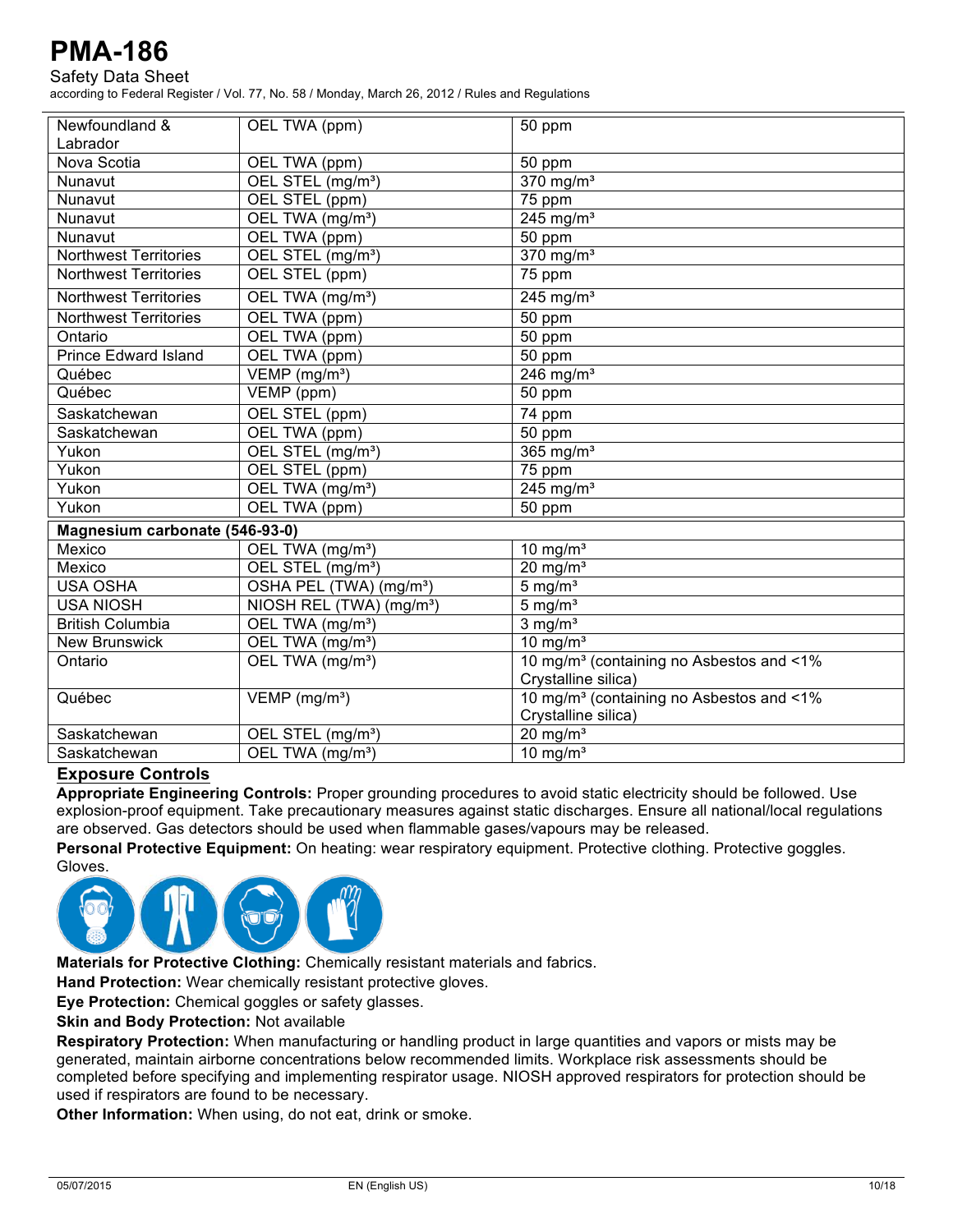Safety Data Sheet according to Federal Register / Vol. 77, No. 58 / Monday, March 26, 2012 / Rules and Regulations

## **SECTION 9: PHYSICAL AND CHEMICAL PROPERTIES**

**Information on Basic Physical and Chemical Properties**

| <u>miormation on Basic Physical and Chemical Properties</u> |   |                                                                      |
|-------------------------------------------------------------|---|----------------------------------------------------------------------|
| <b>Physical State</b>                                       |   | Liquid                                                               |
| <b>Appearance</b>                                           |   | Viscous, Black                                                       |
| Odor                                                        |   | Petroleum distillate                                                 |
| <b>Odor Threshold</b>                                       |   | Not available                                                        |
| рH                                                          |   | Not available                                                        |
| <b>Relative Evaporation Rate (butylacetate=1)</b>           | ÷ | Not available                                                        |
| <b>Melting Point</b>                                        |   | Not available                                                        |
| <b>Freezing Point</b>                                       |   | Not available                                                        |
| <b>Boiling Point</b>                                        |   | 149 - 199 °C (300.2-390.2°F)                                         |
| <b>Flash Point</b>                                          |   | 41 °C (105.8°F) TCC                                                  |
| <b>Auto-ignition Temperature</b>                            |   | Not available                                                        |
| <b>Decomposition Temperature</b>                            |   | Not available                                                        |
| Flammability (solid, gas)                                   |   | Not available                                                        |
| <b>Lower Flammable Limit</b>                                |   | Not available                                                        |
| <b>Upper Flammable Limit</b>                                |   | Not available                                                        |
| <b>Vapor Pressure</b>                                       |   | Not available                                                        |
| Relative Vapor Density at 20 °C                             |   | Not available                                                        |
| <b>Relative Density</b>                                     |   | Not available                                                        |
| <b>Specific Gravity</b>                                     |   | 0.9                                                                  |
| <b>Solubility</b>                                           |   | Insoluble                                                            |
| Partition coefficient: n-octanol/water                      |   | Not available                                                        |
| <b>Viscosity</b>                                            |   | Not available                                                        |
| <b>Explosion Data - Sensitivity to Mechanical</b>           | ÷ | Not expected to present an explosion hazard due to mechanical        |
| Impact                                                      |   | impact.                                                              |
| <b>Explosion Data - Sensitivity to Static</b>               |   | Not expected to present an explosion hazard due to static discharge. |
| <b>Discharge</b>                                            |   |                                                                      |

## **SECTION 10: STABILITY AND REACTIVITY**

**Reactivity:** Hazardous reactions will not occur under normal conditions.

**Chemical Stability:** Flammable liquid and vapor. May form flammable/explosive vapor-air mixture.

**Possibility of Hazardous Reactions:** Hazardous polymerization will not occur.

**Conditions to Avoid:** Direct sunlight. Extremely high or low temperatures. Open flame. Overheating. Heat. Sparks. **Incompatible Materials:** Strong acids. Strong bases. Strong oxidizers.

**Hazardous Decomposition Products:** Carbon oxides (CO, CO2). May release flammable gases. Contains a small amount of hydrogen sulfide. Hydrogen sulfide is a fatal, and highly flammable gas with a rotten egg odor that quickly causes odor fatigue. Heating of this product and storage under elevated temperatures or over long periods of time may release higher amounts of hydrogen sulfide. Hydrogen sulfide is also an asphyxiant.

## **SECTION 11: TOXICOLOGICAL INFORMATION**

**Information on Toxicological Effects - Product**

**Acute Toxicity:** Not classified

**LD50 and LC50 Data:** Not available

**Skin Corrosion/Irritation:** Not classified

**Serious Eye Damage/Irritation:** Causes serious eye irritation.

**Respiratory or Skin Sensitization:** Not classified

**Germ Cell Mutagenicity:** May cause genetic defects.

**Teratogenicity: Not available** 

**Carcinogenicity:** May cause cancer (Inhalation).

**Specific Target Organ Toxicity (Repeated Exposure):** May cause damage to organs through prolonged or repeated exposure.

**Reproductive Toxicity:** Not classified

**Specific Target Organ Toxicity (Single Exposure):** Not classified

**Aspiration Hazard:** May be fatal if swallowed and enters airways.

**Symptoms/Injuries After Inhalation:** May cause cancer by inhalation.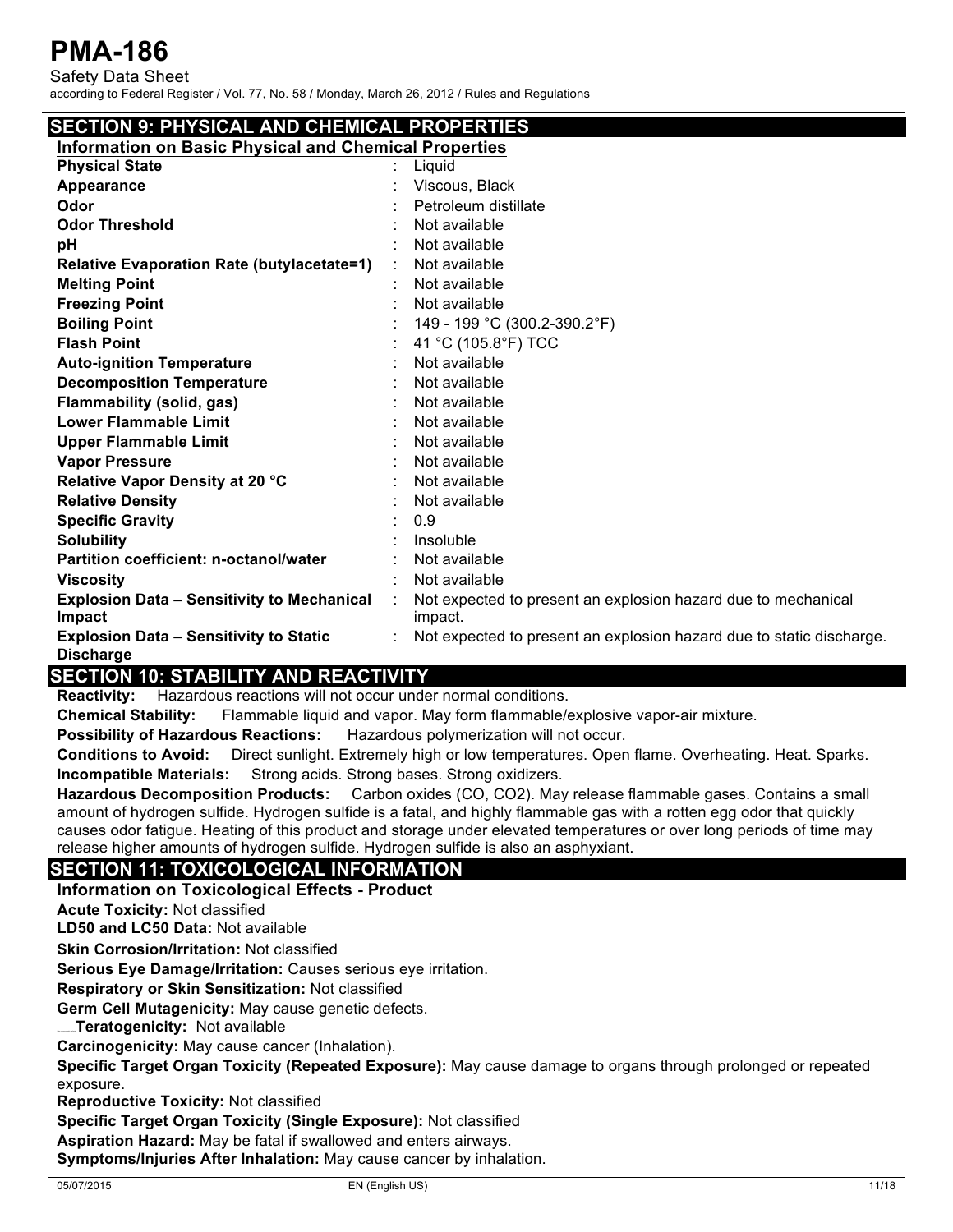| Symptoms/Injuries After Skin Contact: Causes skin irritation.<br>Symptoms/Injuries After Eye Contact: Causes serious eye irritation.<br>Symptoms/Injuries After Ingestion: May be fatal if swallowed and enters airways.<br>Chronic Symptoms: May cause genetic defects. May cause cancer. |                                               |  |
|--------------------------------------------------------------------------------------------------------------------------------------------------------------------------------------------------------------------------------------------------------------------------------------------|-----------------------------------------------|--|
| Information on Toxicological Effects - Ingredient(s)                                                                                                                                                                                                                                       |                                               |  |
| LD50 and LC50 Data:                                                                                                                                                                                                                                                                        |                                               |  |
| Asphalt (8052-42-4)                                                                                                                                                                                                                                                                        |                                               |  |
| LD50 Oral Rat                                                                                                                                                                                                                                                                              | > 5000 mg/kg                                  |  |
| LD50 Dermal Rabbit                                                                                                                                                                                                                                                                         | > 2000 mg/kg                                  |  |
| Hydrogen sulfide (7783-06-4)                                                                                                                                                                                                                                                               |                                               |  |
| LC50 Inhalation Rat (mg/l)                                                                                                                                                                                                                                                                 | 0.99 mg/l (Exposure time: 1 h)                |  |
| Benzene, 1,2,4-trimethyl- (95-63-6)                                                                                                                                                                                                                                                        |                                               |  |
| LD50 Oral Rat                                                                                                                                                                                                                                                                              | 6000 mg/kg                                    |  |
| LD50 Dermal Rabbit                                                                                                                                                                                                                                                                         | > 3160 mg/kg                                  |  |
| LC50 Inhalation Rat (mg/l)                                                                                                                                                                                                                                                                 | 18 g/m <sup>3</sup> (Exposure time: 4 h)      |  |
|                                                                                                                                                                                                                                                                                            |                                               |  |
| Stoddard solvent (8052-41-3)<br>LD50 Oral Rat                                                                                                                                                                                                                                              | > 5 g/kg Behavioral somnolence                |  |
| <b>LD50 Dermal Rabbit</b>                                                                                                                                                                                                                                                                  |                                               |  |
|                                                                                                                                                                                                                                                                                            | $> 3$ mg/kg                                   |  |
| 1,3,5-Trimethylbenzene (108-67-8)                                                                                                                                                                                                                                                          |                                               |  |
| LC50 Inhalation Rat (mg/l)                                                                                                                                                                                                                                                                 | 24 g/m <sup>3</sup> (Exposure time: 4 h)      |  |
| Xylenes (o-, m-, p- isomers) (1330-20-7)                                                                                                                                                                                                                                                   |                                               |  |
| LD50 Oral Rat                                                                                                                                                                                                                                                                              | 4300 mg/kg                                    |  |
| LC50 Inhalation Rat (mg/l)                                                                                                                                                                                                                                                                 | 47635 mg/l/4h (Exposure time: 4 h)            |  |
| LC50 Inhalation Rat (ppm)                                                                                                                                                                                                                                                                  | 6247 ppm/4h (species: Sprague-Dawley)         |  |
| Quartz (14808-60-7)                                                                                                                                                                                                                                                                        |                                               |  |
| LD50 Oral Rat                                                                                                                                                                                                                                                                              | > 5000 mg/kg                                  |  |
| Solvent naphtha, petroleum, light aromatic (64742-95-6)                                                                                                                                                                                                                                    |                                               |  |
| LD50 Dermal Rabbit                                                                                                                                                                                                                                                                         | > 2000 mg/kg                                  |  |
| LC50 Inhalation Rat (ppm)                                                                                                                                                                                                                                                                  | 3400 ppm/4h                                   |  |
| <b>Cellulose (9004-34-6)</b>                                                                                                                                                                                                                                                               |                                               |  |
| LC50 Inhalation Rat (mg/l)                                                                                                                                                                                                                                                                 | > 5800 mg/m <sup>3</sup> (Exposure time: 4 h) |  |
| Alcohols, C9-11-iso-, C10-rich (68526-85-2)                                                                                                                                                                                                                                                |                                               |  |
| LD50 Oral Rat                                                                                                                                                                                                                                                                              | > 2648 mg/kg                                  |  |
| LD50 Dermal Rabbit                                                                                                                                                                                                                                                                         | $> 3.16$ mg/kg                                |  |
| LC50 Inhalation Rat (ppm)                                                                                                                                                                                                                                                                  | $>95.3$ ppm                                   |  |
| Aluminum hydroxide (Al(OH)3) (21645-51-2)                                                                                                                                                                                                                                                  |                                               |  |
| LD50 Oral Rat                                                                                                                                                                                                                                                                              | > 5000 mg/kg                                  |  |
| <b>Cumene (98-82-8)</b>                                                                                                                                                                                                                                                                    |                                               |  |
| LD50 Oral Rat                                                                                                                                                                                                                                                                              | 2260 mg/kg                                    |  |
| LD50 Dermal Rabbit                                                                                                                                                                                                                                                                         | 10000 mg/kg                                   |  |
| LC50 Inhalation Rat (mg/l)                                                                                                                                                                                                                                                                 | 20 - 40 mg/l (Exposure time: 6 h)             |  |
| Asphalt (8052-42-4)                                                                                                                                                                                                                                                                        |                                               |  |
| <b>IARC Group</b>                                                                                                                                                                                                                                                                          | $\overline{2B}$                               |  |
| National Toxicity Program (NTP) Status                                                                                                                                                                                                                                                     | Twelfth Report - Items under consideration.   |  |
| Xylenes (o-, m-, p- isomers) (1330-20-7)                                                                                                                                                                                                                                                   |                                               |  |
| <b>IARC Group</b>                                                                                                                                                                                                                                                                          | $\mathbf{3}$                                  |  |
| Quartz (14808-60-7)                                                                                                                                                                                                                                                                        |                                               |  |
| <b>IARC Group</b>                                                                                                                                                                                                                                                                          | 1                                             |  |
| National Toxicity Program (NTP) Status                                                                                                                                                                                                                                                     | Known Human Carcinogens.                      |  |
| <b>Attapulgite (12174-11-7)</b>                                                                                                                                                                                                                                                            |                                               |  |
| <b>IARC Group</b>                                                                                                                                                                                                                                                                          | 2B, 3                                         |  |
| 05/07/2015<br>EN (English US)                                                                                                                                                                                                                                                              | 12/18                                         |  |
|                                                                                                                                                                                                                                                                                            |                                               |  |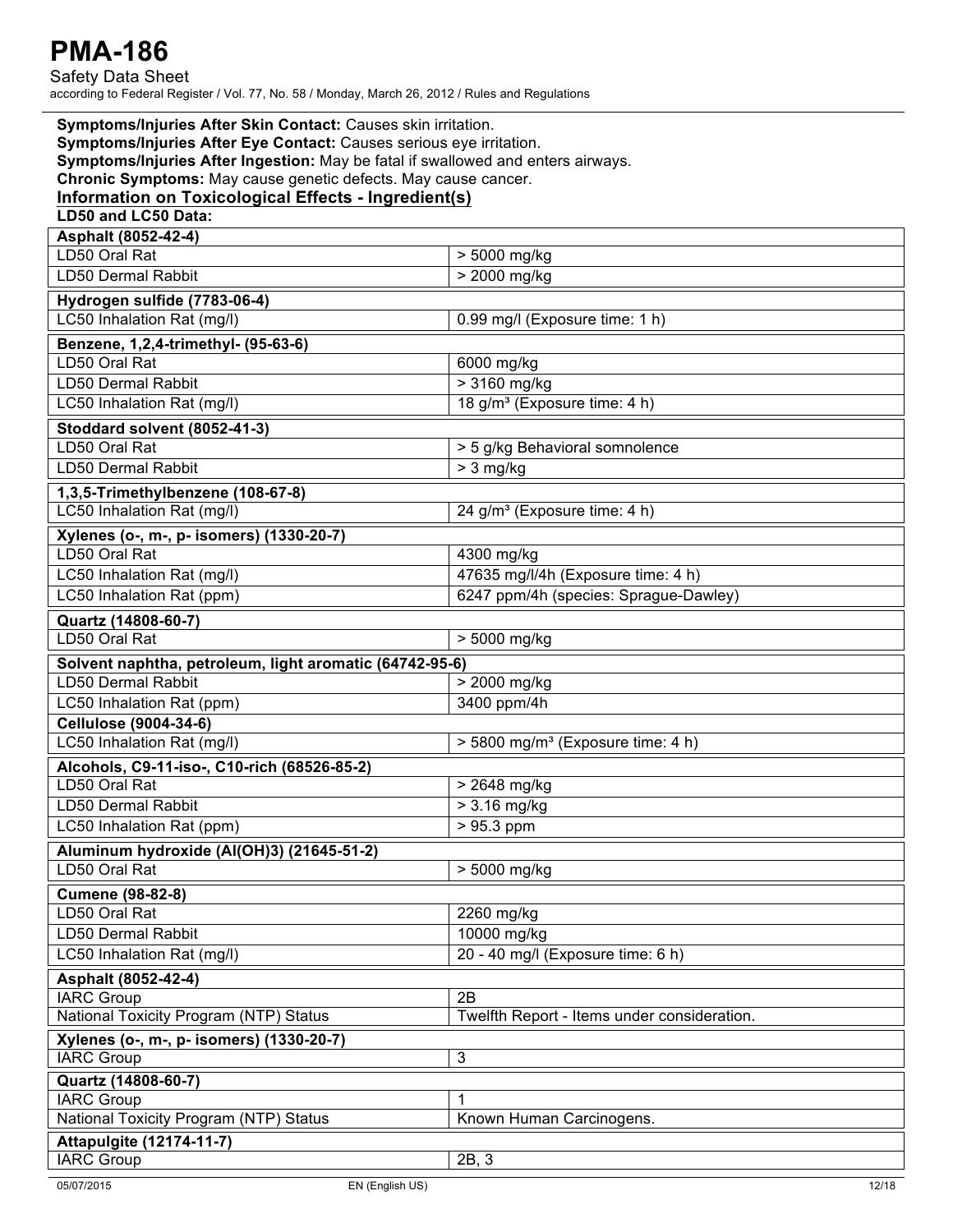Safety Data Sheet

| Styrene-butadiene copolymer (9003-55-8)                 |                                                                                                   |
|---------------------------------------------------------|---------------------------------------------------------------------------------------------------|
| <b>IARC Group</b>                                       | 3                                                                                                 |
| <b>Cumene (98-82-8)</b>                                 |                                                                                                   |
| <b>IARC Group</b>                                       | 2B                                                                                                |
| National Toxicity Program (NTP) Status                  | Evidence of Carcinogenicity.                                                                      |
| <b>SECTION 12: ECOLOGICAL INFORMATION</b>               |                                                                                                   |
| Toxicity                                                |                                                                                                   |
|                                                         | Ecology - General: Very toxic to aquatic life. Harmful to aquatic life with long lasting effects. |
| Hydrogen sulfide (7783-06-4)                            |                                                                                                   |
| LC50 Fish 1                                             | 0.0448 mg/l (Exposure time: 96 h - Species: Lepomis macrochirus [flow-through])                   |
| LC 50 Fish 2                                            | 0.016 mg/l (Exposure time: 96 h - Species: Pimephales promelas [flow-through])                    |
|                                                         |                                                                                                   |
| Benzene, 1,2,4-trimethyl- (95-63-6)<br>LC50 Fish 1      | 7.19 (7.19 - 8.28) mg/l (Exposure time: 96 h - Species: Pimephales promelas [flow-                |
|                                                         | through])                                                                                         |
| EC50 Daphnia 1                                          | 6.14 mg/l (Exposure time: 48 h - Species: Daphnia magna)                                          |
|                                                         |                                                                                                   |
| Stoddard solvent (8052-41-3)                            |                                                                                                   |
| LC50 Fish 1                                             | $0.42$ mg/l                                                                                       |
| 1,3,5-Trimethylbenzene (108-67-8)                       |                                                                                                   |
| LC50 Fish 1                                             | 3.48 mg/l (Exposure time: 96 h - Species: Pimephales promelas)                                    |
| Xylenes (o-, m-, p- isomers) (1330-20-7)                |                                                                                                   |
| LC50 Fish 1                                             | $3.3$ mg/l                                                                                        |
| EC50 Daphnia 1                                          | 3.82 mg/l (Exposure time: 48 h - Species: water flea)                                             |
| LC 50 Fish 2                                            | 2.661 (2.661 - 4.093) mg/l (Exposure time: 96 h - Species: Oncorhynchus mykiss                    |
|                                                         | [static])                                                                                         |
| Solvent naphtha, petroleum, light aromatic (64742-95-6) |                                                                                                   |
| LC50 Fish 1                                             | 9.22 mg/l (Exposure time: 96 h - Species: Oncorhynchus mykiss)                                    |
| EC50 Daphnia 1                                          | 6.14 mg/l (Exposure time: 48 h - Species: Daphnia magna)                                          |
| Alcohols, C9-11-iso-, C10-rich (68526-85-2)             |                                                                                                   |
| LC50 Fish 1                                             | $3$ mg/l                                                                                          |
| LC50 other aquatic organisms 1                          | 2.4 mg/l Algae                                                                                    |
| EC50 Daphnia 1                                          | $4 \mu g/l$                                                                                       |
| <b>Cumene (98-82-8)</b>                                 |                                                                                                   |
| LC50 Fish 1                                             | 6.04 - 6.61 mg/l (Exposure time: 96 h - Species: Pimephales promelas [flow-<br>through])          |
| EC50 Daphnia 1                                          | 0.6 mg/l (Exposure time: 48 h - Species: Daphnia magna)                                           |
| LC 50 Fish 2                                            | 4.8 mg/l (Exposure time: 96 h - Species: Oncorhynchus mykiss [flow-through])                      |
| EC50 Daphnia 2                                          | 7.9 - 14.1 mg/l (Exposure time: 48 h - Species: Daphnia magna [Static])                           |
| <b>Persistence and Degradability</b>                    |                                                                                                   |
| <b>PMA-186<sup>1M</sup></b>                             |                                                                                                   |
| Persistence and Degradability                           | Not established. May cause long-term adverse effects in the environment.                          |
| <b>Bioaccumulative Potential</b>                        |                                                                                                   |
| $PMA-186^{TM}$                                          |                                                                                                   |
| <b>Bioaccumulative Potential</b>                        | Not established.                                                                                  |
| Asphalt (8052-42-4)                                     |                                                                                                   |
| BCF fish 1                                              | (no bioaccumulation expected)                                                                     |
| Log Pow                                                 | > 6                                                                                               |
| Hydrogen sulfide (7783-06-4)                            |                                                                                                   |
| BCF fish 1                                              | (no bioaccumulation expected)                                                                     |
| Log Pow                                                 | $0.45$ (at 25 °C)                                                                                 |
| Benzene, 1,2,4-trimethyl- (95-63-6)                     |                                                                                                   |
| Log Pow                                                 | 3.63                                                                                              |
|                                                         |                                                                                                   |
| Stoddard solvent (8052-41-3)                            |                                                                                                   |
| Log Pow                                                 | 3.16 (Octanol/water partition coefficient 3.16/7.06)                                              |
| 05/07/2015                                              | EN (English US)<br>13/18                                                                          |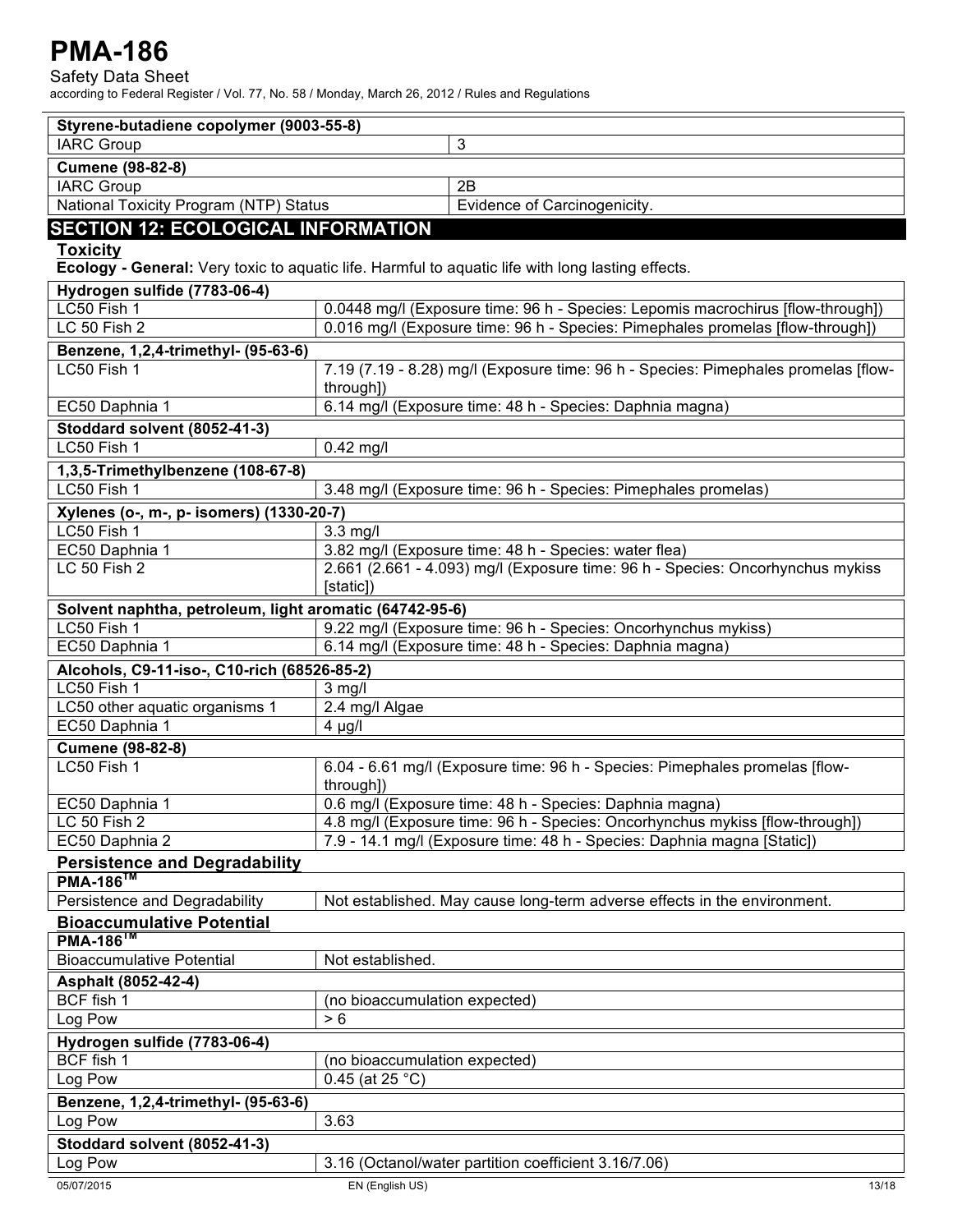Safety Data Sheet

according to Federal Register / Vol. 77, No. 58 / Monday, March 26, 2012 / Rules and Regulations

| Xylenes (o-, m-, p- isomers) (1330-20-7)                                  |                                                                                                                    |  |
|---------------------------------------------------------------------------|--------------------------------------------------------------------------------------------------------------------|--|
| BCF fish 1                                                                | $0.6(0.6 - 15)$                                                                                                    |  |
| Log Pow                                                                   | $2.77 - 3.15$                                                                                                      |  |
| <b>Cumene (98-82-8)</b>                                                   |                                                                                                                    |  |
| BCF fish 1                                                                | 35.5                                                                                                               |  |
| Log Pow                                                                   | 3.55 (at 23 $^{\circ}$ C)                                                                                          |  |
| <b>Mobility in Soil Not available</b>                                     |                                                                                                                    |  |
| <b>Other Adverse Effects</b>                                              |                                                                                                                    |  |
| Other Information: Avoid release to the environment.                      |                                                                                                                    |  |
| <b>SECTION 13: DISPOSAL CONSIDERATIONS</b>                                |                                                                                                                    |  |
|                                                                           | Waste Disposal Recommendations: Dispose of waste material in accordance with all local, regional, national, and    |  |
| international regulations.                                                | Additional Information: Handle empty containers with care because residual vapors are flammable.                   |  |
|                                                                           | Ecology - Waste Materials: Hazardous waste due to toxicity. This material is hazardous to the aquatic environment. |  |
| Keep out of sewers and waterways.                                         |                                                                                                                    |  |
| <b>SECTION 14: TRANSPORT INFORMATION</b>                                  |                                                                                                                    |  |
| 14.1 In Accordance with DOT                                               |                                                                                                                    |  |
| <b>Proper Shipping Name</b>                                               | : Not regulated                                                                                                    |  |
| <b>Hazard Class</b>                                                       |                                                                                                                    |  |
| <b>Identification Number</b>                                              | : UN1999                                                                                                           |  |
| <b>Label Codes</b>                                                        |                                                                                                                    |  |
| <b>Packing Group</b>                                                      |                                                                                                                    |  |
| <b>ERG Number</b>                                                         |                                                                                                                    |  |
| 14.2 In Accordance with IMDG                                              |                                                                                                                    |  |
| <b>Proper Shipping Name</b>                                               | : TARS, LIQUID                                                                                                     |  |
| <b>Hazard Class</b>                                                       | : 3                                                                                                                |  |
| <b>Identification Number</b>                                              | : UN1999                                                                                                           |  |
| <b>Packing Group</b>                                                      | : III                                                                                                              |  |
| <b>Label Codes</b>                                                        | $\therefore$ 3                                                                                                     |  |
| EmS-No. (Fire)                                                            | $\therefore$ F-E                                                                                                   |  |
| EmS-No. (Spillage)                                                        | $: S-E$                                                                                                            |  |
| <b>MFAG Number</b>                                                        | : 130                                                                                                              |  |
| 14.3 In Accordance with IATA                                              |                                                                                                                    |  |
| <b>Proper Shipping Name</b>                                               | : TARS, LIQUID                                                                                                     |  |
| <b>Packing Group</b>                                                      | : III                                                                                                              |  |
| <b>Identification Number</b>                                              | : UN1999                                                                                                           |  |
| <b>Hazard Class</b>                                                       | : 3                                                                                                                |  |
| <b>Label Codes</b>                                                        | : 3                                                                                                                |  |
| <b>ERG Code (IATA)</b>                                                    | : 3L                                                                                                               |  |
| 14.4 In Accordance with TDG                                               |                                                                                                                    |  |
| <b>Proper Shipping Name</b>                                               | : Not regulated                                                                                                    |  |
| <b>Packing Group</b>                                                      |                                                                                                                    |  |
| <b>Hazard Class</b>                                                       |                                                                                                                    |  |
| <b>Identification Number</b>                                              |                                                                                                                    |  |
| <b>Label Codes</b>                                                        |                                                                                                                    |  |
| <b>SECTION 15: REGULATORY INFORMATION</b>                                 |                                                                                                                    |  |
| <b>US Federal Regulations</b>                                             |                                                                                                                    |  |
| Asphalt (8052-42-4)                                                       |                                                                                                                    |  |
| Listed on the United States TSCA (Toxic Substances Control Act) inventory |                                                                                                                    |  |
| Hydrogen sulfide (7783-06-4)                                              |                                                                                                                    |  |
|                                                                           | Listed on the United States TSCA (Toxic Substances Control Act) inventory                                          |  |
| Listed on SARA Section 302 (Specific toxic chemical listings)             |                                                                                                                    |  |

Listed on SARA Section 313 (Specific toxic chemical listings)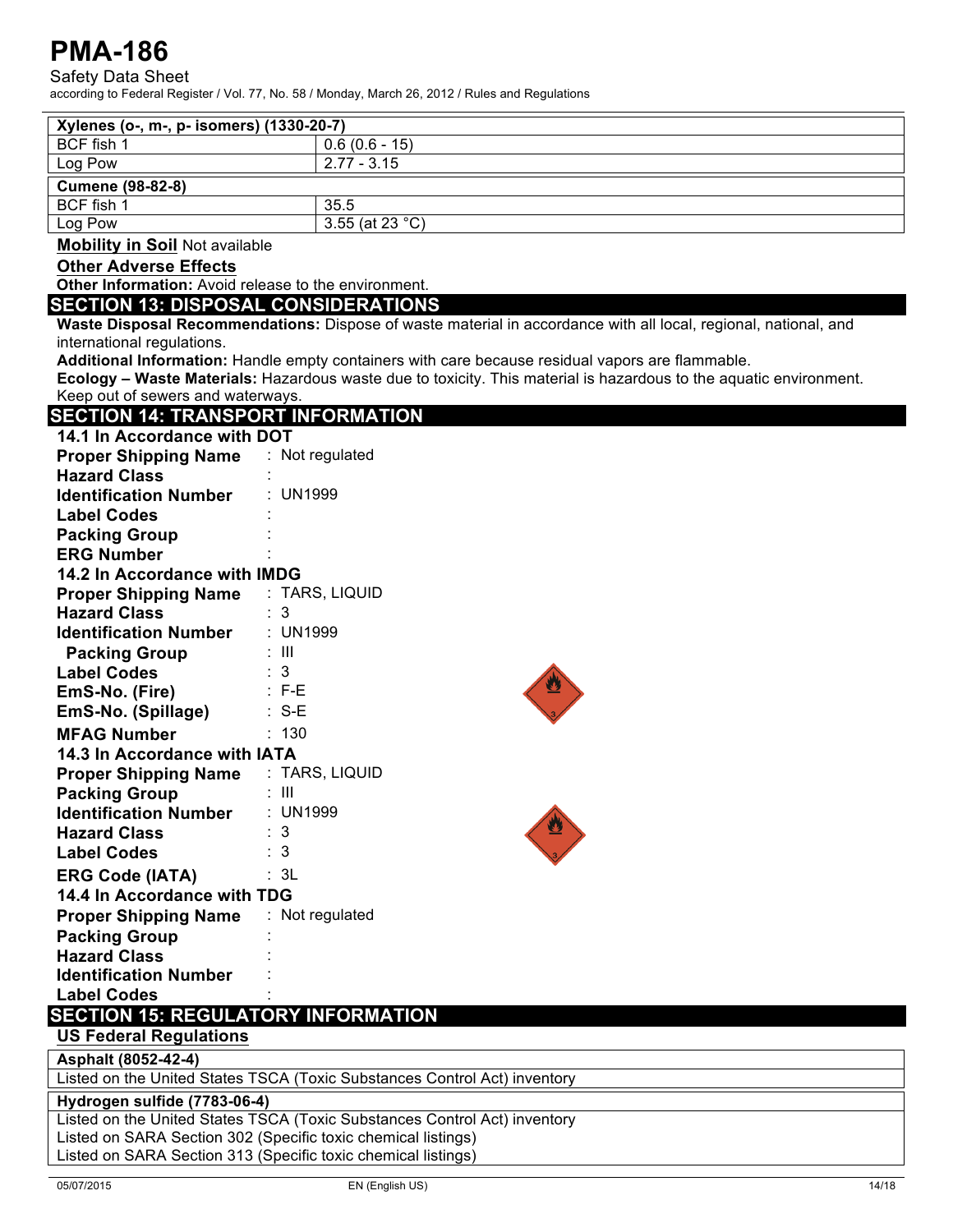| <b>SARA Section 302 Threshold Planning Quantity</b><br>(TPQ)                                                                               | 500                                                                                           |  |
|--------------------------------------------------------------------------------------------------------------------------------------------|-----------------------------------------------------------------------------------------------|--|
| <b>SARA Section 313 - Emission Reporting</b>                                                                                               | 1.0%                                                                                          |  |
| Benzene, 1,2,4-trimethyl- (95-63-6)                                                                                                        |                                                                                               |  |
| Listed on the United States TSCA (Toxic Substances Control Act) inventory<br>Listed on SARA Section 313 (Specific toxic chemical listings) |                                                                                               |  |
| 1.0%<br><b>SARA Section 313 - Emission Reporting</b>                                                                                       |                                                                                               |  |
| Stoddard solvent (8052-41-3)                                                                                                               |                                                                                               |  |
| Listed on the United States TSCA (Toxic Substances Control Act) inventory                                                                  |                                                                                               |  |
| 1,3,5-Trimethylbenzene (108-67-8)                                                                                                          |                                                                                               |  |
| Listed on the United States TSCA (Toxic Substances Control Act) inventory                                                                  |                                                                                               |  |
| <b>EPA TSCA Regulatory Flag</b>                                                                                                            | T - T - indicates a substance that is the subject of a Section 4<br>test rule under TSCA.     |  |
| 1-Propanamine, 3-(isodecyloxy)-, acetate (28701-67-9)                                                                                      |                                                                                               |  |
| Listed on the United States TSCA (Toxic Substances Control Act) inventory                                                                  |                                                                                               |  |
| Xylenes (o-, m-, p- isomers) (1330-20-7)                                                                                                   |                                                                                               |  |
| Listed on the United States TSCA (Toxic Substances Control Act) inventory<br>Listed on SARA Section 313 (Specific toxic chemical listings) |                                                                                               |  |
| RQ (Reportable Quantity, Section 304 of EPA's List<br>of Lists):                                                                           | 100 lb                                                                                        |  |
| <b>SARA Section 313 - Emission Reporting</b>                                                                                               | 1.0%                                                                                          |  |
| Quartz (14808-60-7)                                                                                                                        |                                                                                               |  |
| Listed on the United States TSCA (Toxic Substances Control Act) inventory                                                                  |                                                                                               |  |
| Solvent naphtha, petroleum, light aromatic (64742-95-6)                                                                                    |                                                                                               |  |
| Listed on the United States TSCA (Toxic Substances Control Act) inventory                                                                  |                                                                                               |  |
| Kaolin (1332-58-7)                                                                                                                         |                                                                                               |  |
| Listed on the United States TSCA (Toxic Substances Control Act) inventory                                                                  |                                                                                               |  |
| Styrene-butadiene copolymer (9003-55-8)                                                                                                    |                                                                                               |  |
| Listed on the United States TSCA (Toxic Substances Control Act) inventory                                                                  |                                                                                               |  |
| Cellulose (9004-34-6)                                                                                                                      |                                                                                               |  |
| Listed on the United States TSCA (Toxic Substances Control Act) inventory                                                                  |                                                                                               |  |
| Alcohols, C9-11-iso-, C10-rich (68526-85-2)                                                                                                |                                                                                               |  |
| Listed on the United States TSCA (Toxic Substances Control Act) inventory                                                                  |                                                                                               |  |
| Aluminum hydroxide (Al(OH)3) (21645-51-2)<br>Listed on the United States TSCA (Toxic Substances Control Act) inventory                     |                                                                                               |  |
|                                                                                                                                            |                                                                                               |  |
| Limestone (1317-65-3)<br>Listed on the United States TSCA (Toxic Substances Control Act) inventory                                         |                                                                                               |  |
| <b>Cumene (98-82-8)</b>                                                                                                                    |                                                                                               |  |
| Listed on the United States TSCA (Toxic Substances Control Act) inventory                                                                  |                                                                                               |  |
| Listed on SARA Section 313 (Specific toxic chemical listings)                                                                              |                                                                                               |  |
| <b>EPA TSCA Regulatory Flag</b>                                                                                                            | T - T - indicates a substance that is the subject of a Section 4<br>test rule under TSCA.     |  |
| <b>SARA Section 313 - Emission Reporting</b>                                                                                               | 1.0%                                                                                          |  |
| Magnesium carbonate (546-93-0)                                                                                                             |                                                                                               |  |
| Listed on the United States TSCA (Toxic Substances Control Act) inventory                                                                  |                                                                                               |  |
| <b>US State Regulations</b>                                                                                                                |                                                                                               |  |
| Quartz (14808-60-7)                                                                                                                        |                                                                                               |  |
| U.S. - California - Proposition 65 - Carcinogens List                                                                                      | WARNING: This product contains chemicals known to the<br>State of California to cause cancer. |  |
| <b>Attapulgite (12174-11-7)</b>                                                                                                            |                                                                                               |  |
| U.S. - California - Proposition 65 - Carcinogens List<br>WARNING: This product contains chemicals known to the                             |                                                                                               |  |
|                                                                                                                                            | State of California to cause cancer.                                                          |  |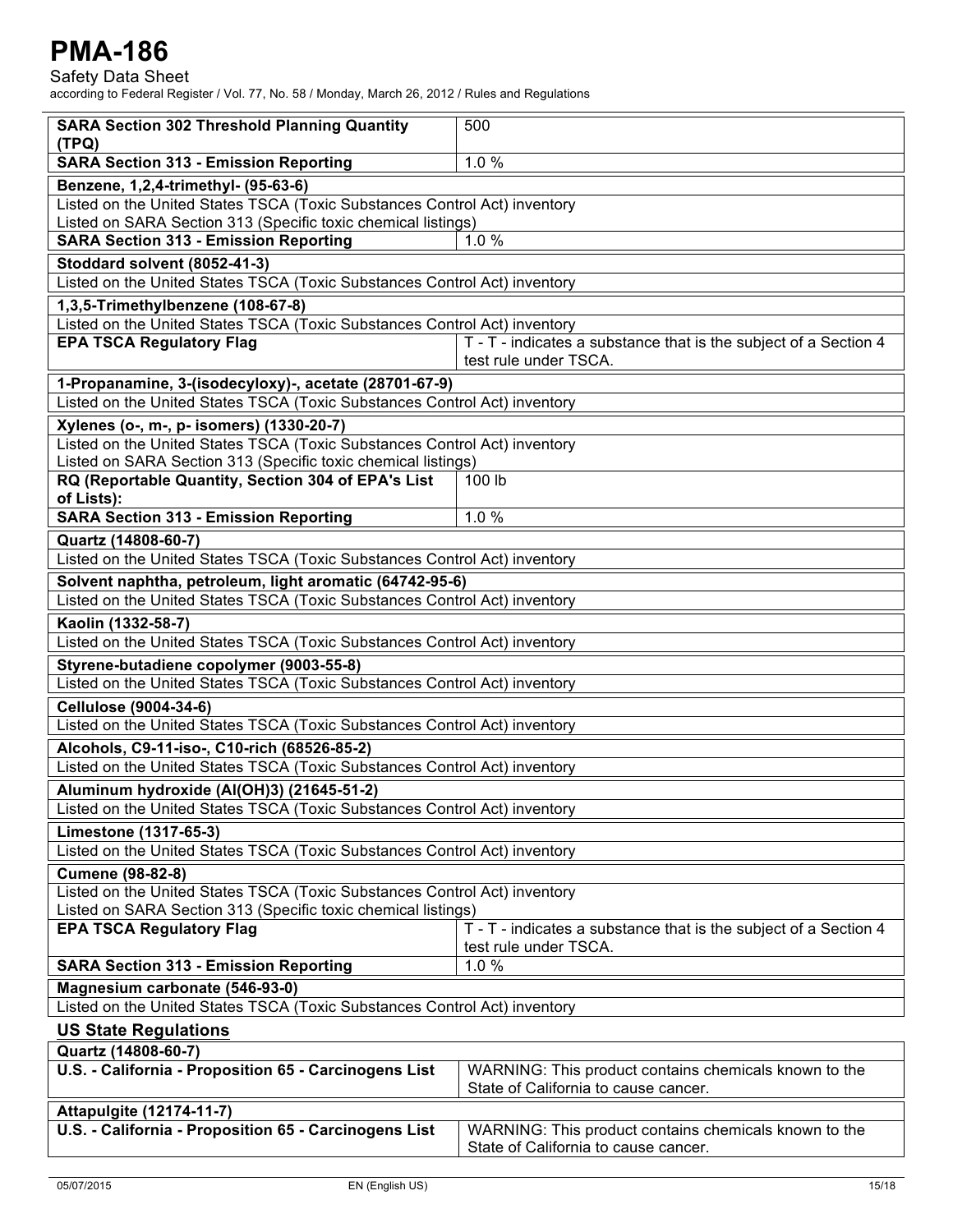Safety Data Sheet

| <b>Cumene (98-82-8)</b>                                                                                                             |                                                                                               |  |
|-------------------------------------------------------------------------------------------------------------------------------------|-----------------------------------------------------------------------------------------------|--|
| U.S. - California - Proposition 65 - Carcinogens List                                                                               | WARNING: This product contains chemicals known to the<br>State of California to cause cancer. |  |
| Asphalt (8052-42-4)                                                                                                                 |                                                                                               |  |
| RTK - U.S. - Massachusetts - Right To Know List                                                                                     |                                                                                               |  |
| RTK - U.S. - New Jersey - Right to Know Hazardous Substance List                                                                    |                                                                                               |  |
| RTK - U.S. - Pennsylvania - RTK (Right to Know) List                                                                                |                                                                                               |  |
| Hydrogen sulfide (7783-06-4)                                                                                                        |                                                                                               |  |
| RTK - U.S. - Massachusetts - Right To Know List                                                                                     |                                                                                               |  |
| RTK - U.S. - New Jersey - Right to Know Hazardous Substance List                                                                    |                                                                                               |  |
| RTK - U.S. - Pennsylvania - RTK (Right to Know) - Environmental Hazard List                                                         |                                                                                               |  |
| RTK - U.S. - Pennsylvania - RTK (Right to Know) List                                                                                |                                                                                               |  |
| Benzene, 1,2,4-trimethyl- (95-63-6)                                                                                                 |                                                                                               |  |
| RTK - U.S. - Massachusetts - Right To Know List                                                                                     |                                                                                               |  |
| RTK - U.S. - New Jersey - Right to Know Hazardous Substance List                                                                    |                                                                                               |  |
| RTK - U.S. - Pennsylvania - RTK (Right to Know) - Environmental Hazard List<br>RTK - U.S. - Pennsylvania - RTK (Right to Know) List |                                                                                               |  |
|                                                                                                                                     |                                                                                               |  |
| Stoddard solvent (8052-41-3)<br>RTK - U.S. - Massachusetts - Right To Know List                                                     |                                                                                               |  |
| RTK - U.S. - New Jersey - Right to Know Hazardous Substance List                                                                    |                                                                                               |  |
| RTK - U.S. - Pennsylvania - RTK (Right to Know) List                                                                                |                                                                                               |  |
| 1,3,5-Trimethylbenzene (108-67-8)                                                                                                   |                                                                                               |  |
| RTK - U.S. - Massachusetts - Right To Know List                                                                                     |                                                                                               |  |
| Xylenes (o-, m-, p- isomers) (1330-20-7)                                                                                            |                                                                                               |  |
| RTK - U.S. - Massachusetts - Right To Know List                                                                                     |                                                                                               |  |
| RTK - U.S. - New Jersey - Right to Know Hazardous Substance List                                                                    |                                                                                               |  |
| RTK - U.S. - Pennsylvania - RTK (Right to Know) - Environmental Hazard List                                                         |                                                                                               |  |
| RTK - U.S. - Pennsylvania - RTK (Right to Know) List                                                                                |                                                                                               |  |
| Quartz (14808-60-7)                                                                                                                 |                                                                                               |  |
| RTK - U.S. - Massachusetts - Right To Know List                                                                                     |                                                                                               |  |
| RTK - U.S. - New Jersey - Right to Know Hazardous Substance List                                                                    |                                                                                               |  |
| RTK - U.S. - Pennsylvania - RTK (Right to Know) List                                                                                |                                                                                               |  |
| Kaolin (1332-58-7)                                                                                                                  |                                                                                               |  |
| RTK - U.S. - Massachusetts - Right To Know List                                                                                     |                                                                                               |  |
| RTK - U.S. - New Jersey - Right to Know Hazardous Substance List                                                                    |                                                                                               |  |
| RTK - U.S. - Pennsylvania - RTK (Right to Know) List                                                                                |                                                                                               |  |
| <b>Cellulose (9004-34-6)</b>                                                                                                        |                                                                                               |  |
| RTK - U.S. - Massachusetts - Right To Know List                                                                                     |                                                                                               |  |
| RTK - U.S. - New Jersey - Right to Know Hazardous Substance List                                                                    |                                                                                               |  |
| RTK - U.S. - Pennsylvania - RTK (Right to Know) List                                                                                |                                                                                               |  |
| Limestone (1317-65-3)                                                                                                               |                                                                                               |  |
| RTK - U.S. - Massachusetts - Right To Know List                                                                                     |                                                                                               |  |
| RTK - U.S. - New Jersey - Right to Know Hazardous Substance List                                                                    |                                                                                               |  |
| RTK - U.S. - Pennsylvania - RTK (Right to Know) List<br><b>Cumene (98-82-8)</b>                                                     |                                                                                               |  |
| RTK - U.S. - Massachusetts - Right To Know List                                                                                     |                                                                                               |  |
| RTK - U.S. - New Jersey - Right to Know Hazardous Substance List                                                                    |                                                                                               |  |
| RTK - U.S. - Pennsylvania - RTK (Right to Know) - Environmental Hazard List                                                         |                                                                                               |  |
| RTK - U.S. - Pennsylvania - RTK (Right to Know) List                                                                                |                                                                                               |  |
| Magnesium carbonate (546-93-0)                                                                                                      |                                                                                               |  |
| RTK - U.S. - Massachusetts - Right To Know List                                                                                     |                                                                                               |  |
| RTK - U.S. - New Jersey - Right to Know Hazardous Substance List                                                                    |                                                                                               |  |
| <b>Canadian Regulations</b>                                                                                                         |                                                                                               |  |
| $PMA-186^{TM}$                                                                                                                      |                                                                                               |  |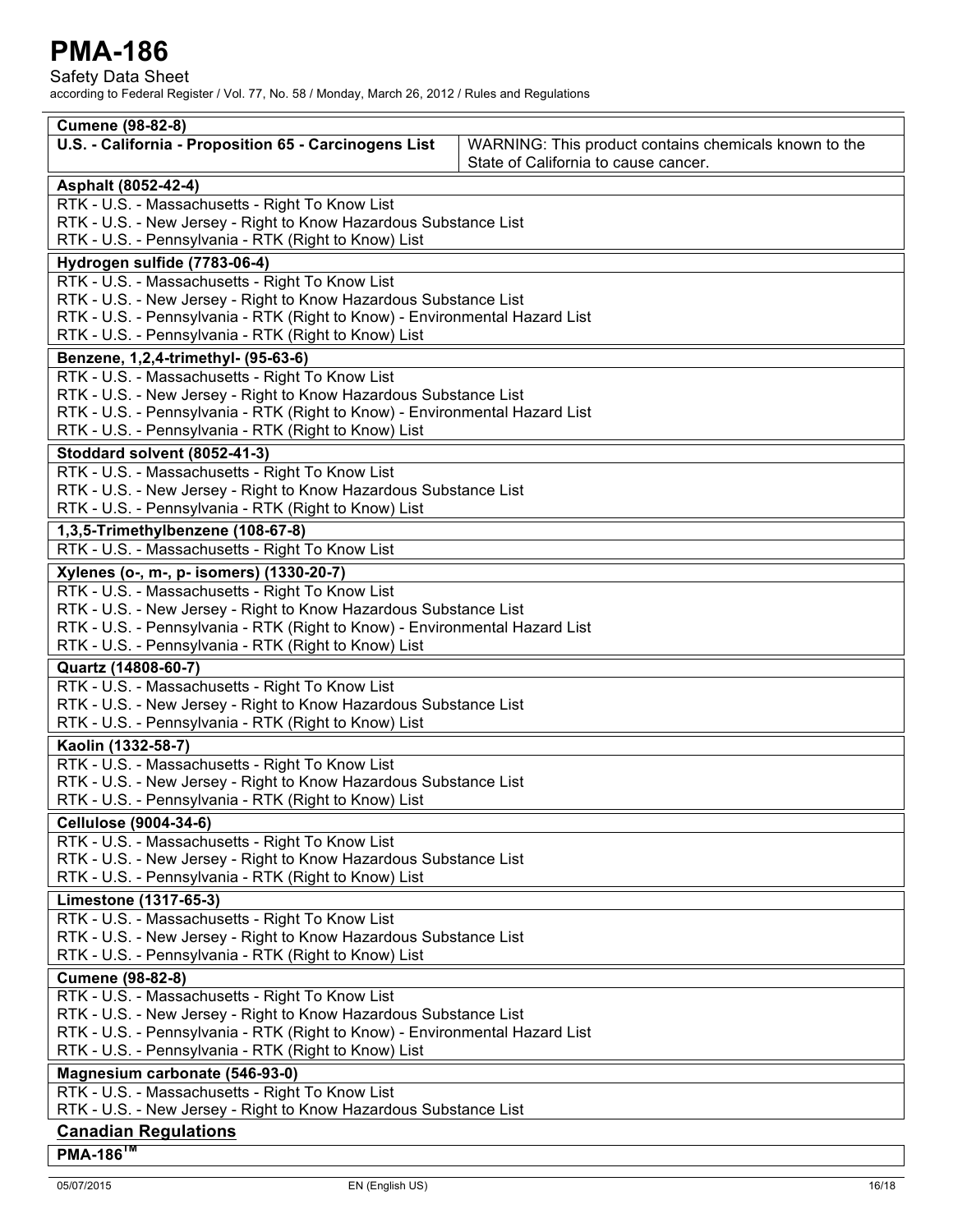Safety Data Sheet

| <b>WHMIS Classification</b>                                                      | Class B Division 3 - Combustible Liquid                                                                                                                             |  |
|----------------------------------------------------------------------------------|---------------------------------------------------------------------------------------------------------------------------------------------------------------------|--|
|                                                                                  | Class D Division 2 Subdivision A - Very toxic material causing other toxic effects<br>Class D Division 2 Subdivision B - Toxic material causing other toxic effects |  |
|                                                                                  |                                                                                                                                                                     |  |
|                                                                                  |                                                                                                                                                                     |  |
|                                                                                  |                                                                                                                                                                     |  |
| Asphalt (8052-42-4)                                                              |                                                                                                                                                                     |  |
|                                                                                  | Listed on the Canadian DSL (Domestic Substances List) inventory.                                                                                                    |  |
| Hydrogen sulfide (7783-06-4)                                                     |                                                                                                                                                                     |  |
|                                                                                  | Listed on the Canadian DSL (Domestic Substances List) inventory.                                                                                                    |  |
| Listed on the Canadian Ingredient Disclosure List<br><b>WHMIS Classification</b> |                                                                                                                                                                     |  |
|                                                                                  | Class A - Compressed Gas<br>Class B Division 1 - Flammable Gas                                                                                                      |  |
|                                                                                  | Class D Division 1 Subdivision A - Very toxic material causing immediate and serious toxic                                                                          |  |
|                                                                                  | effects                                                                                                                                                             |  |
|                                                                                  | Class D Division 2 Subdivision B - Toxic material causing other toxic effects                                                                                       |  |
| Benzene, 1,2,4-trimethyl- (95-63-6)                                              |                                                                                                                                                                     |  |
|                                                                                  | Listed on the Canadian DSL (Domestic Substances List) inventory.                                                                                                    |  |
| Listed on the Canadian Ingredient Disclosure List<br><b>WHMIS Classification</b> | Class B Division 3 - Combustible Liquid                                                                                                                             |  |
|                                                                                  | Class D Division 2 Subdivision A - Very toxic material causing other toxic effects                                                                                  |  |
|                                                                                  | Class D Division 2 Subdivision B - Toxic material causing other toxic effects                                                                                       |  |
| Stoddard solvent (8052-41-3)                                                     |                                                                                                                                                                     |  |
|                                                                                  | Listed on the Canadian DSL (Domestic Substances List) inventory.                                                                                                    |  |
| Listed on the Canadian Ingredient Disclosure List                                |                                                                                                                                                                     |  |
| <b>WHMIS Classification</b>                                                      | Class B Division 3 - Combustible Liquid<br>Class D Division 2 Subdivision B - Toxic material causing other toxic effects                                            |  |
| 1,3,5-Trimethylbenzene (108-67-8)                                                |                                                                                                                                                                     |  |
|                                                                                  | Listed on the Canadian DSL (Domestic Substances List) inventory.                                                                                                    |  |
| Listed on the Canadian Ingredient Disclosure List                                |                                                                                                                                                                     |  |
| <b>WHMIS Classification</b>                                                      | Class B Division 3 - Combustible Liquid                                                                                                                             |  |
|                                                                                  | 1-Propanamine, 3-(isodecyloxy)-, acetate (28701-67-9)                                                                                                               |  |
|                                                                                  | Listed on the Canadian DSL (Domestic Substances List) inventory.                                                                                                    |  |
| Xylenes (o-, m-, p- isomers) (1330-20-7)                                         |                                                                                                                                                                     |  |
|                                                                                  | Listed on the Canadian DSL (Domestic Substances List) inventory.                                                                                                    |  |
| <b>WHMIS Classification</b>                                                      | Class B Division 2 - Flammable Liquid                                                                                                                               |  |
|                                                                                  | Class D Division 2 Subdivision A - Very toxic material causing other toxic effects                                                                                  |  |
|                                                                                  | Class D Division 2 Subdivision B - Toxic material causing other toxic effects                                                                                       |  |
| Quartz (14808-60-7)                                                              |                                                                                                                                                                     |  |
| Listed on the Canadian Ingredient Disclosure List                                | Listed on the Canadian DSL (Domestic Substances List) inventory.                                                                                                    |  |
| <b>WHMIS Classification</b>                                                      | Class D Division 2 Subdivision A - Very toxic material causing other toxic effects                                                                                  |  |
|                                                                                  | Solvent naphtha, petroleum, light aromatic (64742-95-6)                                                                                                             |  |
|                                                                                  | Listed on the Canadian DSL (Domestic Substances List) inventory.                                                                                                    |  |
| <b>WHMIS Classification</b>                                                      | Class B Division 3 - Combustible Liquid                                                                                                                             |  |
|                                                                                  | Class D Division 2 Subdivision B - Toxic material causing other toxic effects                                                                                       |  |
| Kaolin (1332-58-7)                                                               |                                                                                                                                                                     |  |
|                                                                                  | Listed on the Canadian DSL (Domestic Substances List) inventory.                                                                                                    |  |
| <b>WHMIS Classification</b>                                                      | Class D Division 2 Subdivision A - Very toxic material causing other toxic effects                                                                                  |  |
| Styrene-butadiene copolymer (9003-55-8)                                          |                                                                                                                                                                     |  |
| Listed on the Canadian DSL (Domestic Substances List) inventory.                 |                                                                                                                                                                     |  |
|                                                                                  |                                                                                                                                                                     |  |